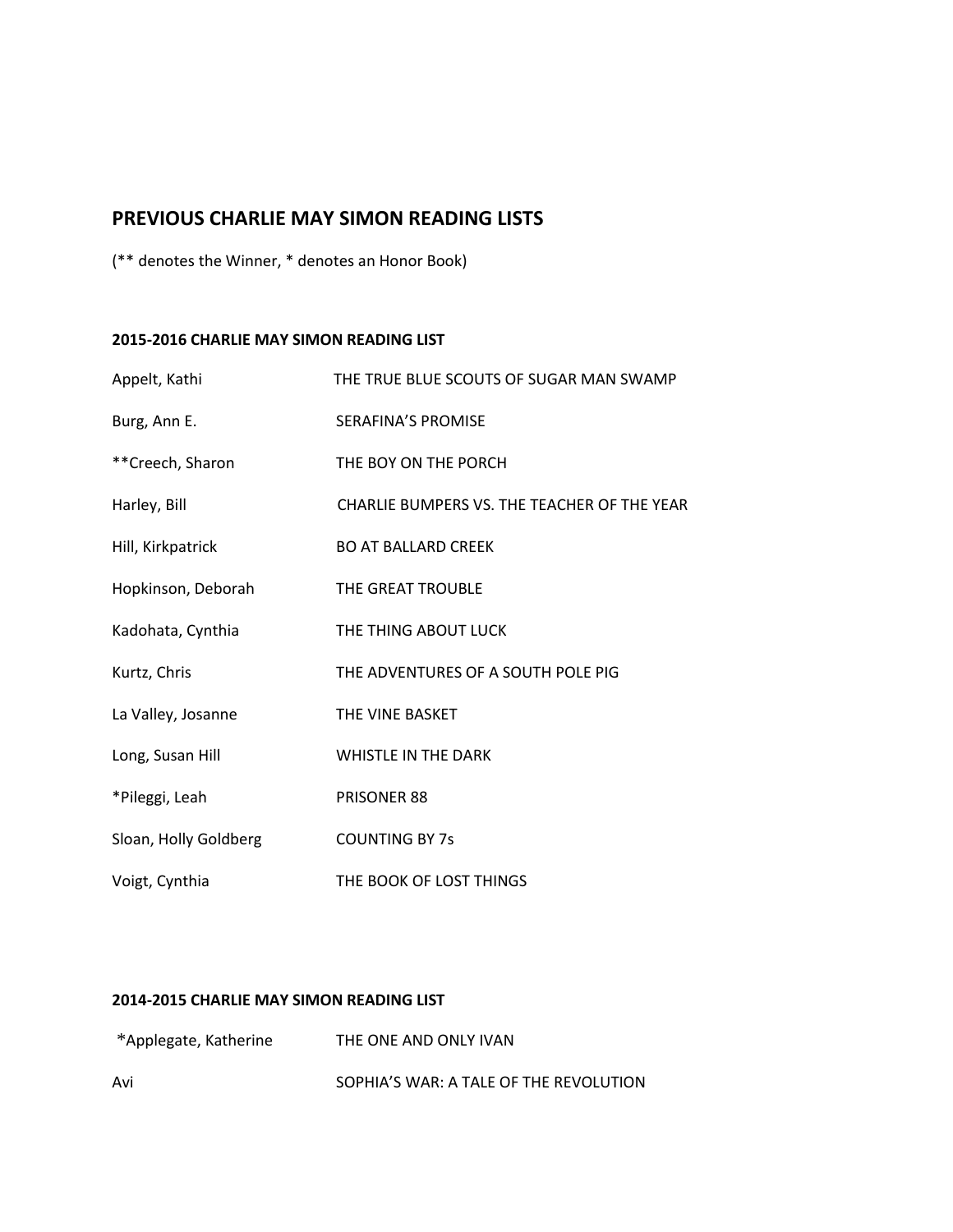| Babbitt, Natalie     | THE MOON OVER HIGH STREET              |
|----------------------|----------------------------------------|
| Curtis, Christopher  | THE MIGHTY MISS MALONE                 |
| Kops, Deborah        | THE GREAT MOLASSES FLOOD: BOSTON, 1919 |
| Montgomery, Sy       | <b>TEMPLE GRANDIN</b>                  |
| **Palacio, R. J.     | <b>WONDER</b>                          |
| Rose, Caroline Starr | MAY B.                                 |
| Stead, Rebecca       | LIAR & SPY                             |
| Turnage, Sheila      | THREE TIMES LUCKY                      |

#### **2013-2014 CHARLIE MAY SIMON READING LIST**

| Avi                 | <b>CITY OF ORPHANS</b>             |
|---------------------|------------------------------------|
| Birdsall, Jeanne    | THE PENDERWICKS AT POINT MOUETTE   |
| Choldenko, Gennifer | NO PASSENGERS BEYOND THIS POINT    |
| *Clements, Andrew   | <b>TROUBLEMAKER</b>                |
| Deedy, Carmen       | THE CHESHIRE CHEESE CAT            |
| Fleming, Candace    | <b>AMELIA LOST</b>                 |
| Haskell, Merrie     | THE PRINCESS CURSE                 |
| Henkes, Kevin       | <b>JUNONIA</b>                     |
| **LaFleur, Suzanne  | EIGHT KEYS                         |
| Lai, Thanhha        | <b>INSIDE OUT &amp; BACK AGAIN</b> |
| Oliver, Lauren      | LIESL & PO                         |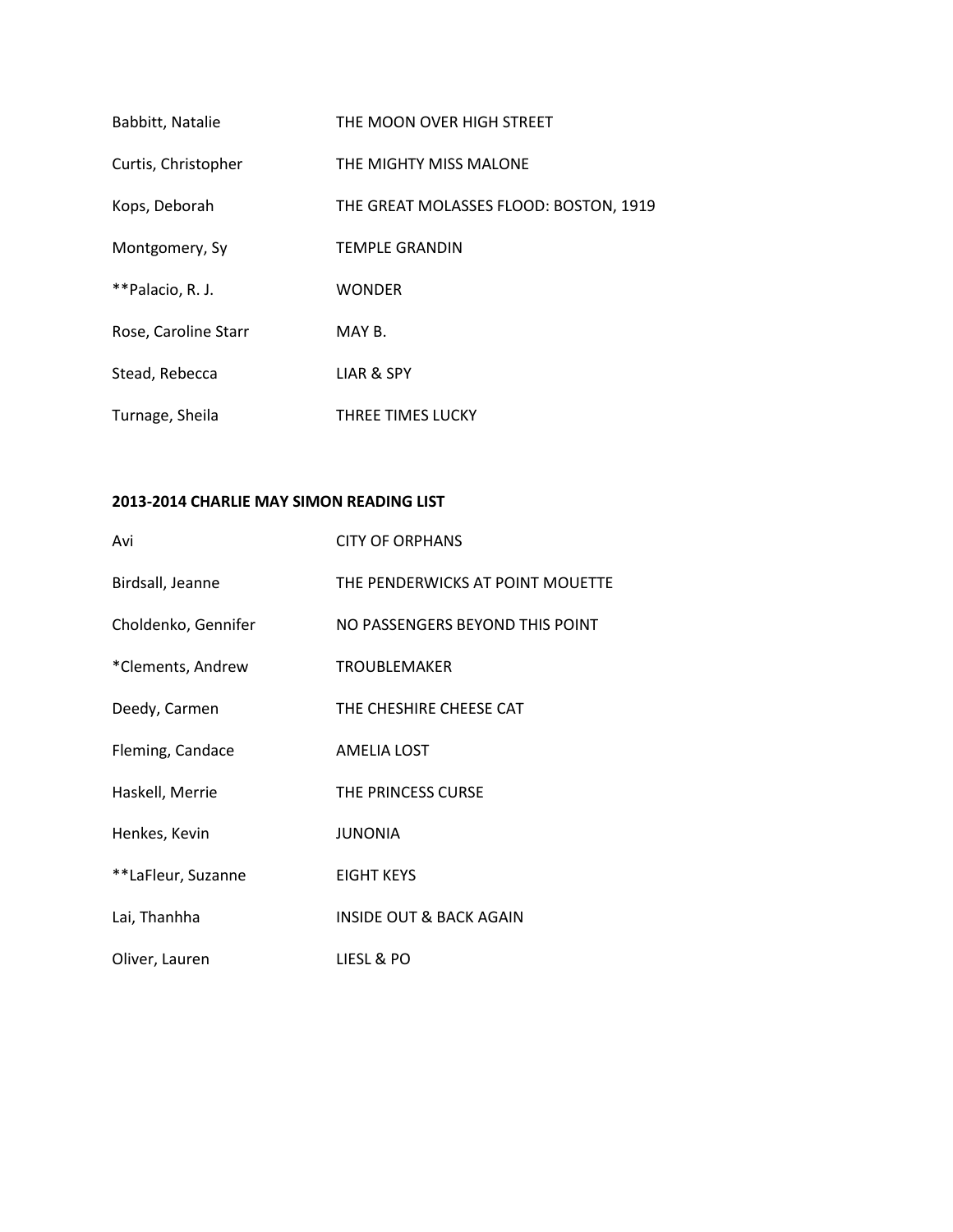## **2012-2013 CHARLIE MAY SIMON READING LIST**

| Cole, Henry           | A NEST FOR CELESTE               |
|-----------------------|----------------------------------|
| Connor, Leslie        | <b>CRUNCH</b>                    |
| *Erskine, Kathryn     | <b>MOCKINGBIRD</b>               |
| **Grisham, John       | THEODORE BOONE: KID LAWYER       |
| Holm, Jennifer L.     | <b>TURTLE IN PARADISE</b>        |
| Houtman, Jacqueline   | THE REINVENTION OF EDISON THOMAS |
| Lord, Cynthia         | <b>TOUCH BLUE</b>                |
| Malone, Marianne      | THE SIXTY-EIGHT ROOMS            |
| Ryan, Pam Munoz       | THE DREAMER                      |
| Springstubb, Tricia   | WHAT HAPPENED ON FOX STREET      |
| Tunnell, Michael O.   | <b>CANDY BOMBER</b>              |
| Weeks, Sarah          | AS SIMPLE AS IT SEEMS            |
| Williams-Garcia, Rita | <b>ONE CRAZY SUMMER</b>          |

## **2011-2012 CHARLIE MAY SIMON READING LIST**

| Burg, Ann E.           | ALL THE BROKEN PIECES |
|------------------------|-----------------------|
| Clements, Andrew       | <b>FXTRA CREDIT</b>   |
| Duncan, Lois           | NEWS FOR DOGS         |
| Giff, Patricia Reilly  | <b>WILD GIRL</b>      |
| Hostetter, Joyce Moyer | <b>COMFORT</b>        |
| **Korman, Gordon       | <b>ZOOBREAK</b>       |
| Leal, Ann Haywood      | ALSO KNOWN AS HARPER  |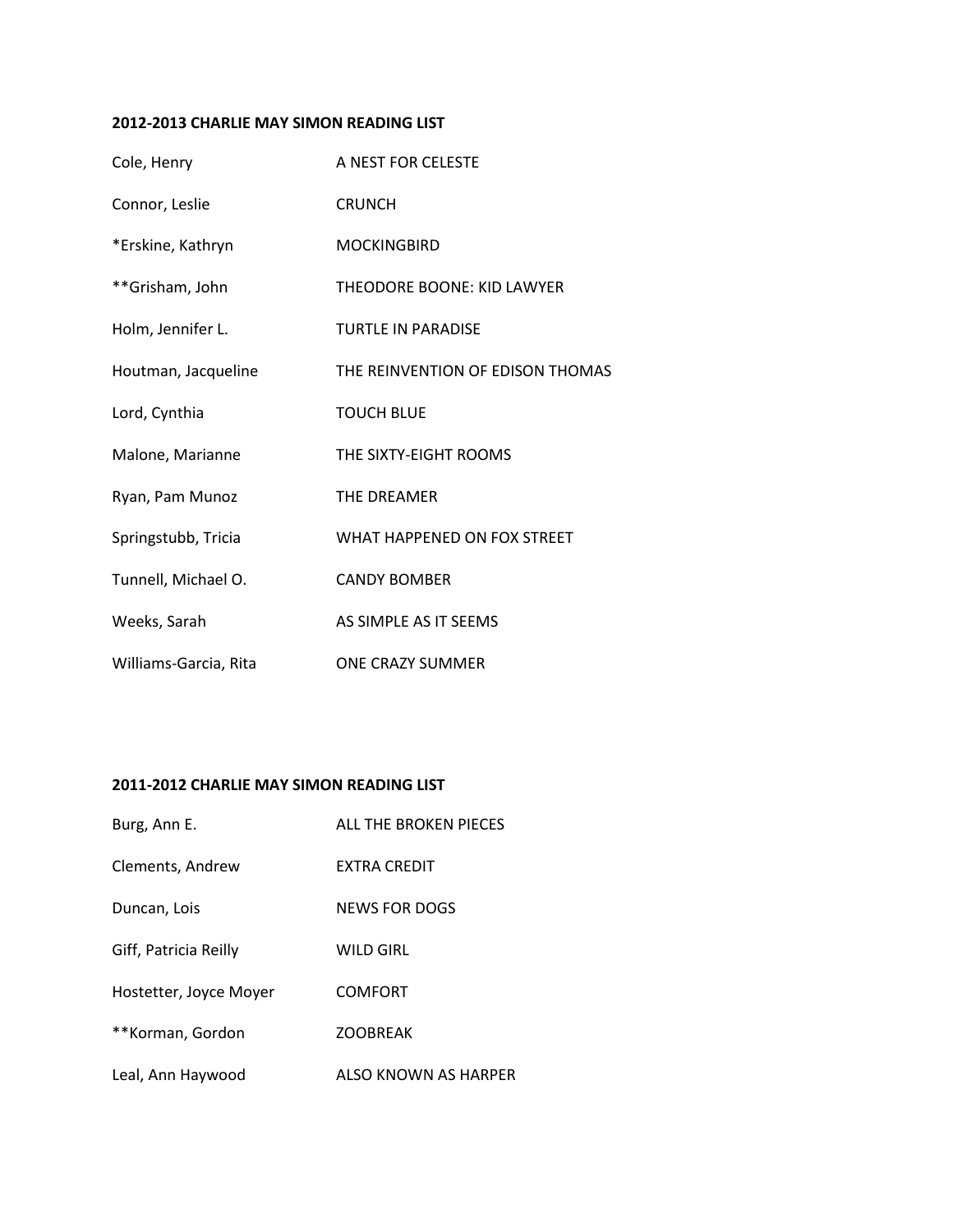| MacLachlan, Patricia | THE TRUE GIFT: A CHRISTMAS STORY |
|----------------------|----------------------------------|
| *Paulsen, Gary       | <b>MUDSHARK</b>                  |
| Peck, Richard        | A SEASON OF GIFTS                |
| Tolan, Stephanie S.  | WISHWORKS, INC                   |
| Woodson, Jacqueline  | PEACE, LOCOMOTION                |

# **2010-2011 CHARLIE MAY SIMON READING LIST**

| Appelt, Kathi                       | THE UNDERNEATH          |
|-------------------------------------|-------------------------|
| *Clements, Andrew                   | <b>LOST AND FOUND</b>   |
| Creech, Sharon                      | <b>HATE THAT CAT</b>    |
| DuPrau, Jeanne                      | THE DIAMOND OF DARKHOLD |
| Giff, Patricia Reilly               | <b>ELEVEN</b>           |
| Henkes, Kevin                       | <b>BIRD LAKE MOON</b>   |
| **Korman, Gordon                    | <b>SWINDLE</b>          |
| Law, Ingrid                         | SAVVY                   |
| Lowry, Lois                         | THE WILLOUGHBYS         |
| O'Brien, Tony,<br>and Mike Sullivan | <b>AFGHAN DREAMS</b>    |
| Park, Linda Sue                     | <b>KEEPING SCORE</b>    |
| Schwabach, Karen                    | THE HOPE CHEST          |
| Woodruff, Elvira                    | <b>FEARLESS</b>         |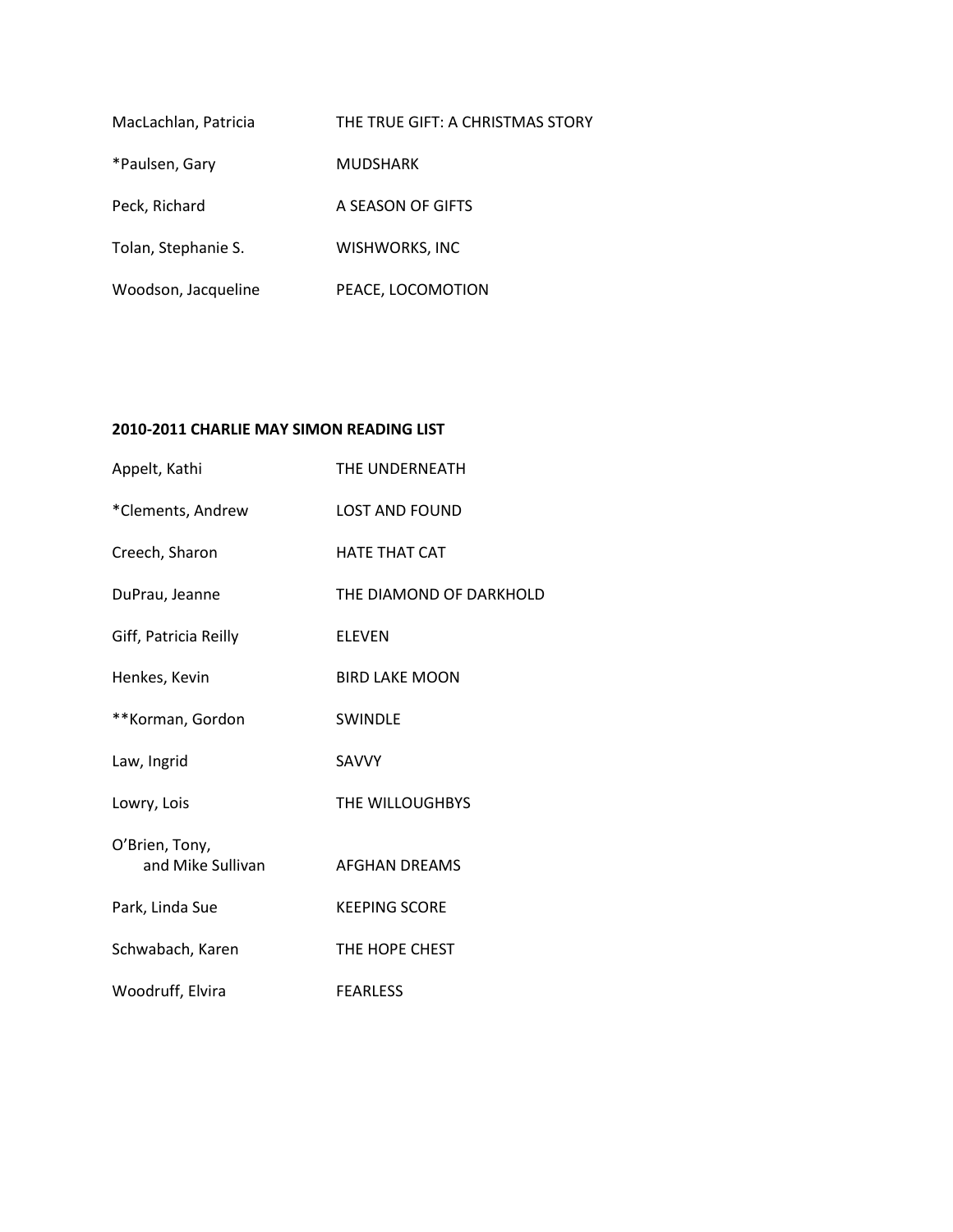## **2009-2010 CHARLIE MAY SIMON READING LIST**

| Babbitt, Natalie     | JACK PLANK TELLS TALES        |
|----------------------|-------------------------------|
| **Clements, Andrew   | <b>NO TALKING</b>             |
| Giblin, James Cross  | THE MANY RIDES OF PAUL REVERE |
| Hanson, Mary         | <b>HOW TO SAVE YOUR TAIL</b>  |
| MacLachlan, Patricia | <b>EDWARD'S EYES</b>          |
| McKissack, Patricia  | A FRIENDSHIP FOR TODAY        |
| *Paulsen, Gary       | <b>LAWN BOY</b>               |
| Perkins, Mitali      | RICKSHAW GIRL                 |
| Schmidt, Gary D.     | THE WEDNESDAY WARS            |
| Spinelli, Jerry      | <b>EGGS</b>                   |
| Woodson, Jacqueline  | <b>FEATHERS</b>               |

## **2008-2009 CHARLIE MAY SIMON READING LIST**

| *Auch, Mary Jane       | <b>ONE-HANDED CATCH</b>                    |
|------------------------|--------------------------------------------|
| Brockmeier, Kevin      | <b>GROOVES: A KIND OF MYSTERY</b>          |
| Clements, Andrew       | ROOM ONE: A MYSTERY OR TWO                 |
| **DiCamillo, Kate      | THE MIRACULOUS JOURNEY OF EDWARD TULANE    |
| Giff, Patricia Reilly  | <b>WATER STREET</b>                        |
| Holm, Jennifer L.      | <b>PENNY FROM HEAVEN</b>                   |
| Holt, Kimberly Willis  | PART OF ME: STORIES OF A LOUISIANNA FAMILY |
| Hostetter, Joyce Moyer | <b>BLUE</b>                                |
| Kadohata, Cynthia      | <b>WEEDFLOWER</b>                          |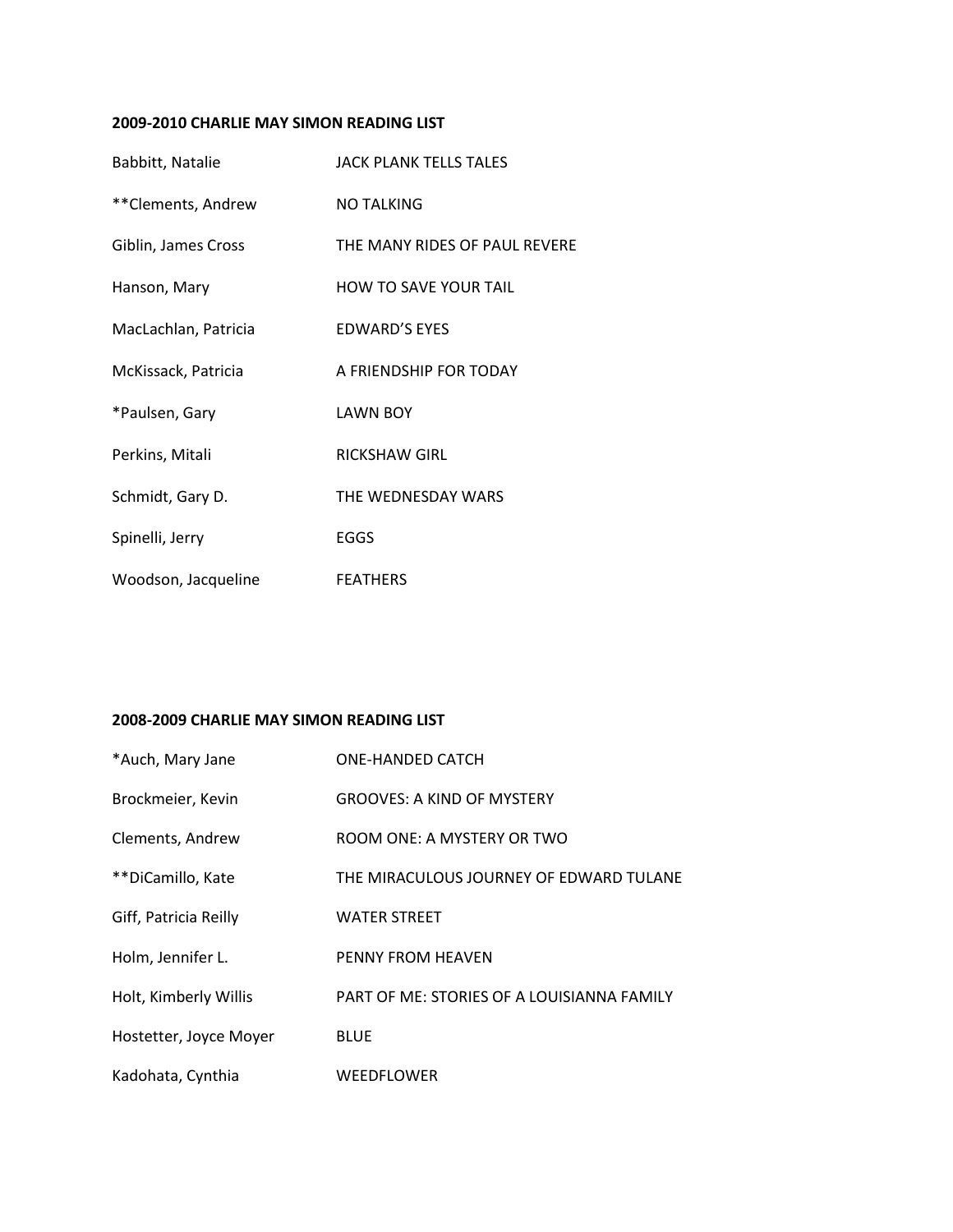| Lord, Cynthia               | <b>RULES</b>                                     |
|-----------------------------|--------------------------------------------------|
| McClafferty, Carla Killough | SOMETHING OUT OF NOTHING: MARIE CURIE AND RADIUM |
| Peck, Richard               | HERE LIES THE LIBRARIAN                          |
| Winthrop, Elizabeth         | <b>COUNTING ON GRACE</b>                         |

#### **2007-2008 CHARLIE MAY SIMON READING LIST**

| Auch, Mary Jane       | <b>WING NUT</b>                            |
|-----------------------|--------------------------------------------|
| Avi                   | POPPY'S RETURN                             |
| Cheng, Andrea         | THE LACE DOWRY                             |
| Clark, Clara Gillow   | HATTIE ON HER WAY                          |
| *Clements, Andrew     | <b>LUNCH MONEY</b>                         |
| Giff, Patricia Reilly | <b>WILLOW RUN</b>                          |
| Graff, Nancy Price    | <b>TAKING WING</b>                         |
| Greene, Stephanie     | <b>QUEEN SOPHIE HARTLEY</b>                |
| **Martin, Ann M.      | A DOG'S LIFE: THE AUTOBIOGRAPHY OF A STRAY |
| Park, Linda Sue       | PROJECT MULBERRY                           |
| Whelan, Gloria        | <b>LISTENING FOR LIONS</b>                 |
| White, Ruth           | THE SEARCH FOR BELLE PRATER                |

#### **2006-2007 CHARLIE MAY SIMON READING LIST**

Choldenko, Gennifer AL CAPONE DOES MY SHIRTS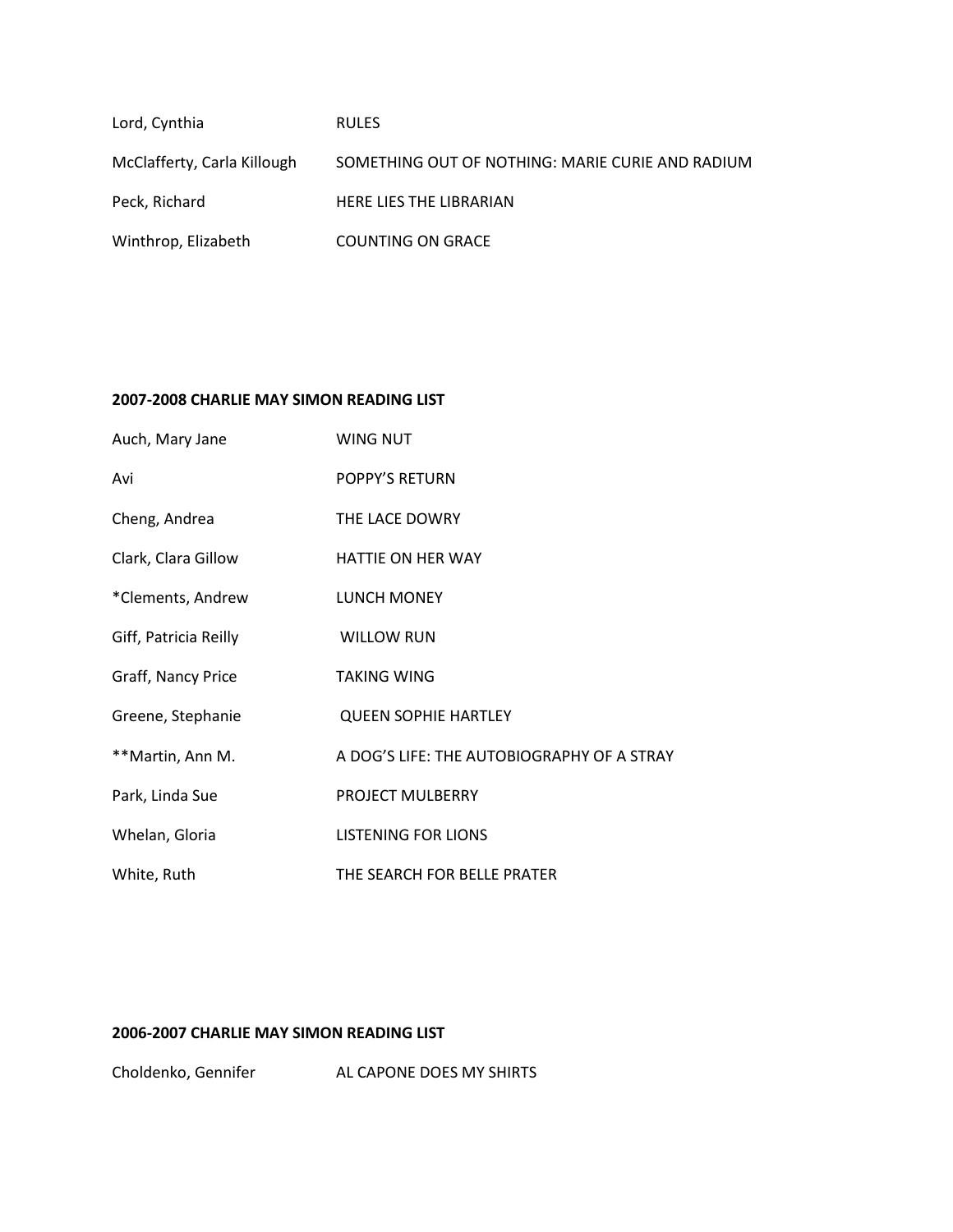| Clements, Andrew     | THE LAST HOLIDAY CONCERT                                                                 |
|----------------------|------------------------------------------------------------------------------------------|
| **Clements, Andrew   | THE REPORT CARD                                                                          |
| Creech, Sharon       | <b>HEARTBEAT</b>                                                                         |
| Freedman, Russell    | THE VOICE THAT CHALLENGED A NATION: MARION ANDERSON AND<br>THE STRUGGLE FOR EQUAL RIGHTS |
| Hannigan, Katherine  | IDA B AND HER PLANS TO MAXIMIZE FUN, AVOID DISASTER, AND<br>(POSSIBLY) SAVE THE WORLD    |
|                      |                                                                                          |
| *LaFaye, A.          | <b>WORTH</b>                                                                             |
| Lowry, Lois          | <b>MESSENGER</b>                                                                         |
| MacLachlan, Patricia | MORE PERFECT THAN THE MOON                                                               |
| Peck, Richard        | THE TEACHER'S FUNERAL: A COMEDY IN THREE PARTS                                           |
| Ryan, Pam Munoz      | <b>BECOMING NAOMI LEON</b>                                                               |

## **2005-2006 CHARLIE MAY SIMON READING LIST**

| Bradley, Kimberly Brubaker | FOR FREEDOM: THE STORY OF A FRENCH SPY |
|----------------------------|----------------------------------------|
| Codell, Esme Raji          | SAHARA SPECIAL                         |
| Creech, Sharon             | <b>GRANNY TORRELLI MAKES SOUP</b>      |
| Cushman, Karen             | RODZINA                                |
| **DiCamillo, Kate          | THE TALE OF DESPEREAUX                 |
| *DuPrau, Jeanne            | THE CITY OF EMBER                      |
| Henkes, Kevin              | <b>OLIVE'S OCEAN</b>                   |
| Kinsey-Warnock, Natalie    | <b>GIFTS FROM THE SEA</b>              |
| Lowry, Lois                | THE SILENT BOY                         |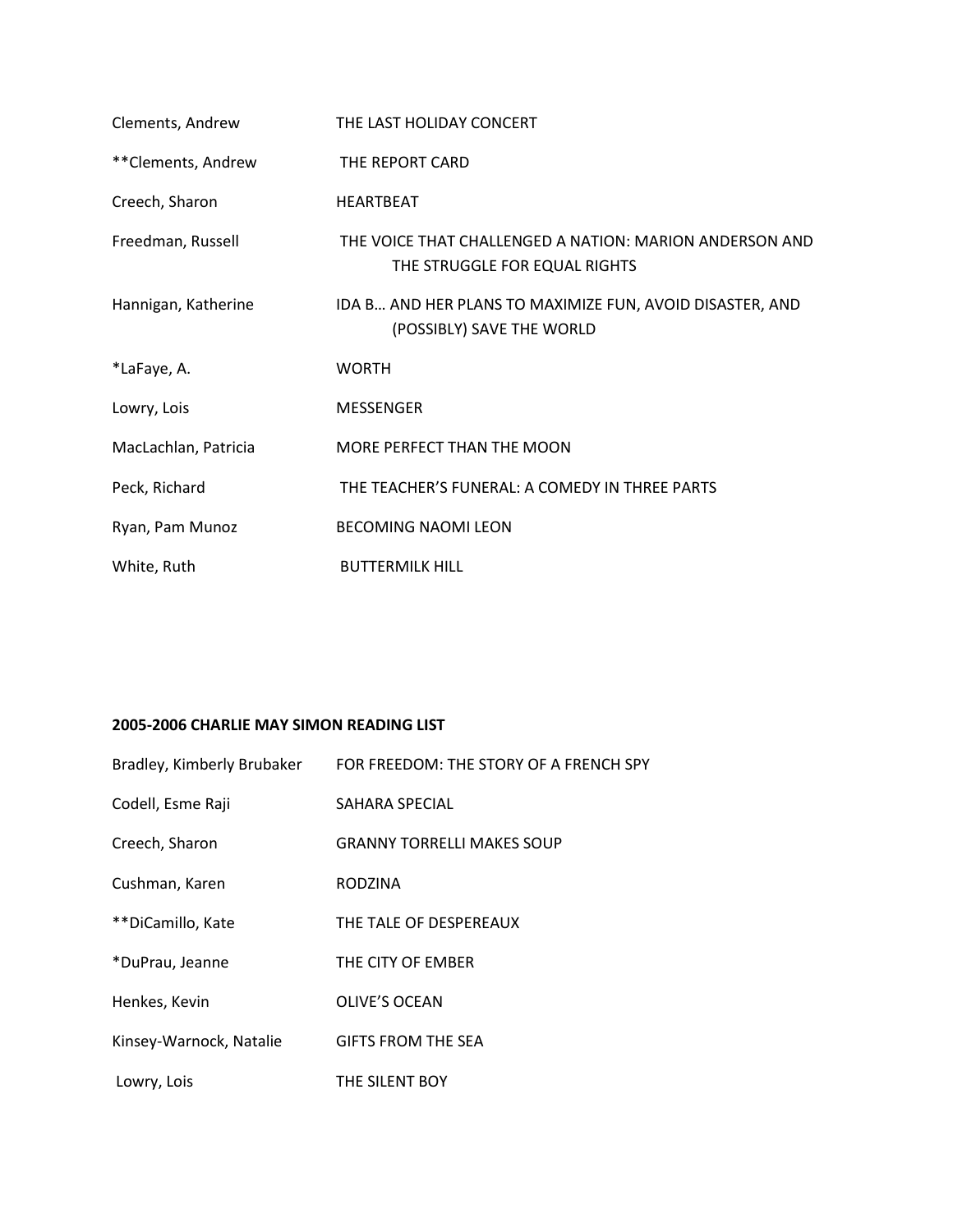#### **2004-2005 CHARLIE MAY SIMON READING LIST**

| Byars, Betsy          | <b>KEEPER OF THE DOVES</b>   |
|-----------------------|------------------------------|
| Clements, Andrew      | A WEEK IN THE WOODS          |
| Creech, Sharon        | <b>RUBY HOLLER</b>           |
| Giff, Patricia Reilly | PICTURES OF HOLLIS WOODS     |
| Martin, Ann           | A CORNER OF THE UNIVERSE     |
| Park, Linda Sue       | WHEN MY NAME WAS KEOKO       |
| Paterson, Katherine   | THE SAME STUFF AS STARS      |
| Siebold, Jan          | <b>DOING TIME ONLINE</b>     |
| **Spinelli, Jerry     | LOSER                        |
| *Testa, Maria         | <b>BECOMING JOE DIMAGGIO</b> |
| Tolan, Stephanie      | SURVIVING THE APPLEWHITES    |

#### **2003-2004 CHARLIE MAY SIMON READING LIST**

| Avi               | DON'T YOU KNOW THERE'S A WAR ON? |
|-------------------|----------------------------------|
| **Bruchac, Joseph | <b>SKELETON MAN</b>              |
| Clements, Andrew  | JAKE DRAKE, KNOW-IT-ALL          |
| *DiCamillo, Kate  | THE TIGER RISING                 |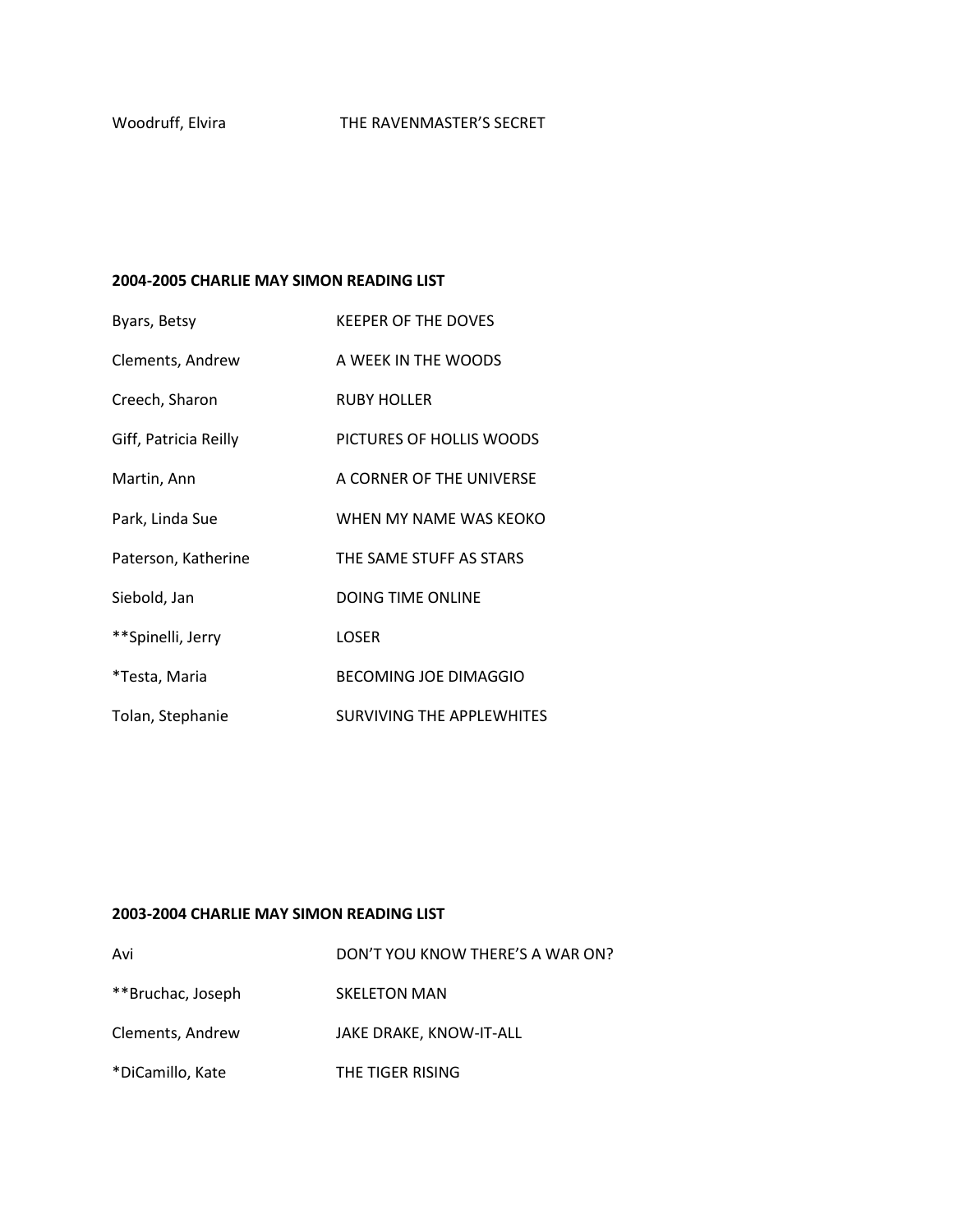| Freedman, Russell     | IN THE DAYS OF THE VAQUEROS: AMERICA'S FIRST TRUE COWBOYS |
|-----------------------|-----------------------------------------------------------|
| Holt, Kimberly Willis | DANCING IN CADILLAC LIGHT                                 |
| Park, Linda Sue       | A SINGLE SHARD                                            |
| Peck, Richard         | <b>FAIR WEATHER</b>                                       |
| Taylor, Mildred D.    | THE LAND                                                  |
| Wait, Lea             | STOPPING TO HOME                                          |

#### **2002-2003 CHARLIE MAY SIMON READING LIST**

| Avi                   | <b>ERETH'S BIRTHDAY</b>      |
|-----------------------|------------------------------|
| Bowdish, Lynea        | BROOKLYN, BUGSY, AND ME      |
| **DiCamillo, Kate     | <b>BECAUSE OF WINN-DIXIE</b> |
| Giff, Patricia Reilly | <b>NORY RYAN'S SONG</b>      |
| Harlow, Joan Hiatt    | <b>STAR IN THE STORM</b>     |
| Hill, Kirkpatrick     | THE YEAR OF MISS AGNES       |
| Lowry, Lois           | <b>GATHERING BLUE</b>        |
| Paulsen, Gary         | <b>TUCKET'S HOME</b>         |
| *Peck, Richard        | A YEAR DOWN YONDER           |
| Ryan, Pam Munoz       | ESPERANZA RISING             |
| Yep, Laurence         | <b>DREAM SOUL</b>            |

## **2001-2002 CHARLIE MAY SIMON READING LIST**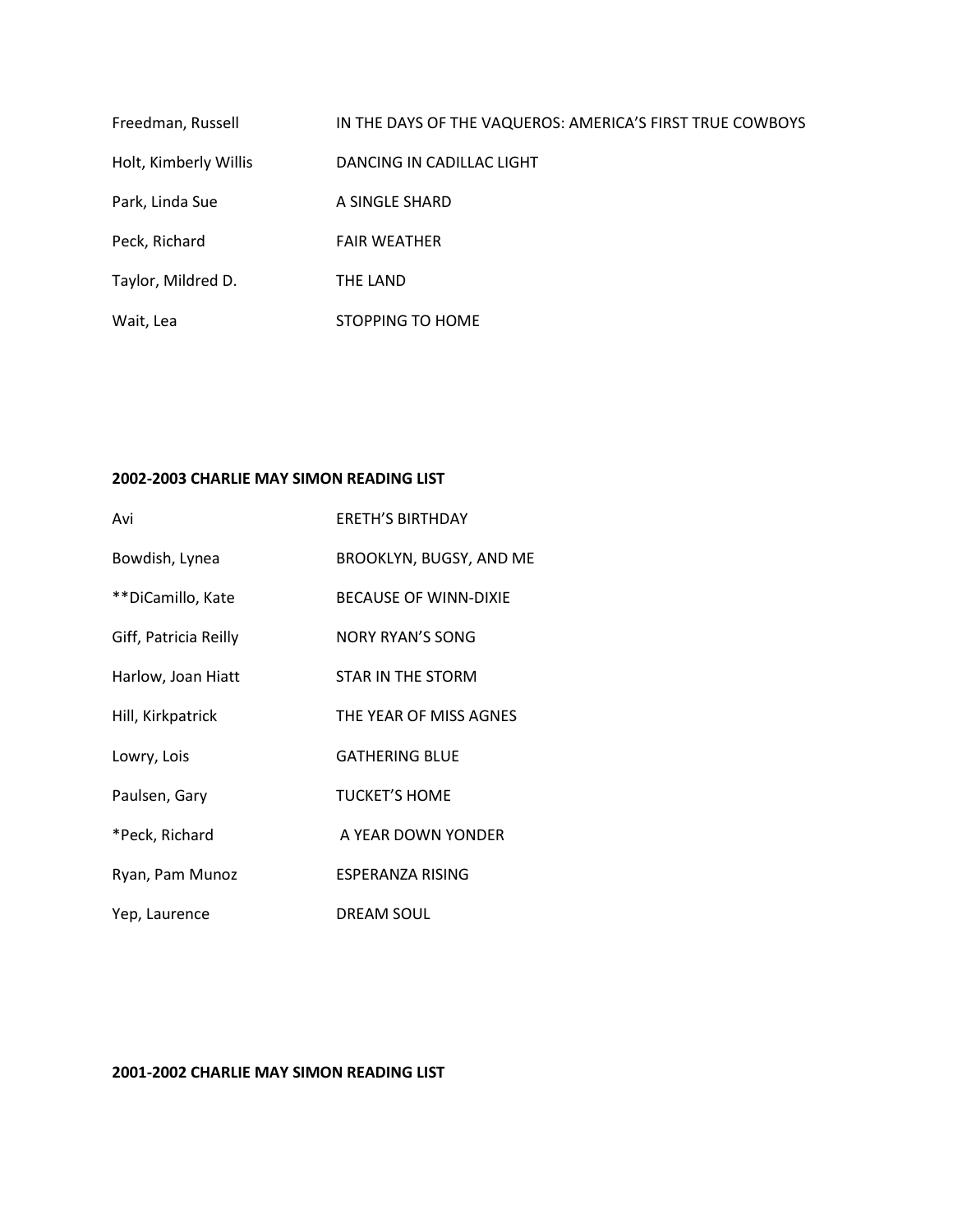| Avi                    | MIDNIGHT MAGIC                   |
|------------------------|----------------------------------|
| **Cleary, Beverly      | RAMONA'S WORLD                   |
| *Clements, Andrew      | THE LANDRY NEWS                  |
| George, Jean Craighead | <b>FRIGHTFUL'S MOUNTAIN</b>      |
| Holt, Kimberly Willis  | WHEN ZACHARY BEAVER CAME TO TOWN |
| Lisle, Janet Taylor    | THE LOST FLOWER CHILDREN         |
| Lowry, Lois            | <b>ZOOMAN SAM</b>                |
| Paterson, Katherine    | THE PREACHER'S BOY               |
| Paulsen, Gary          | <b>BRIAN'S RETURN</b>            |
| Rocklin, Joanne        | <b>STRUDEL STORIES</b>           |

#### **2000-2001 CHARLIE MAY SIMON READING LIST**

| Bruchac, Joseph    | THE HEART OF A CHIEF                                                              |
|--------------------|-----------------------------------------------------------------------------------|
| Calvert, Patricia  | <b>SOONER</b>                                                                     |
| Fleischman, Sid    | <b>BANDIT'S MOON</b>                                                              |
| **Fletcher, Ralph  | <b>FLYING SOLO</b>                                                                |
| Hest, Amy          | THE GREAT GREEN NOTEBOOK OF KATIE ROBERTS: WHO JUST<br><b>TURNED 12 ON MONDAY</b> |
| Horvath, Betty     | SIR GALAHAD, MR. LONGFELLOW, & ME                                                 |
| Karr, Kathleen     | THE GREAT TURKEY WALK                                                             |
| Mead, Alice        | JUNEBUG AND THE REVEREND                                                          |
| Rodowsky, Colby F. | THE TURNABOUT SHOP                                                                |
| *Ryan, Pam Munoz   | RIDING FREEDOM                                                                    |
| Rylant, Cynthia    | THE ISLANDER                                                                      |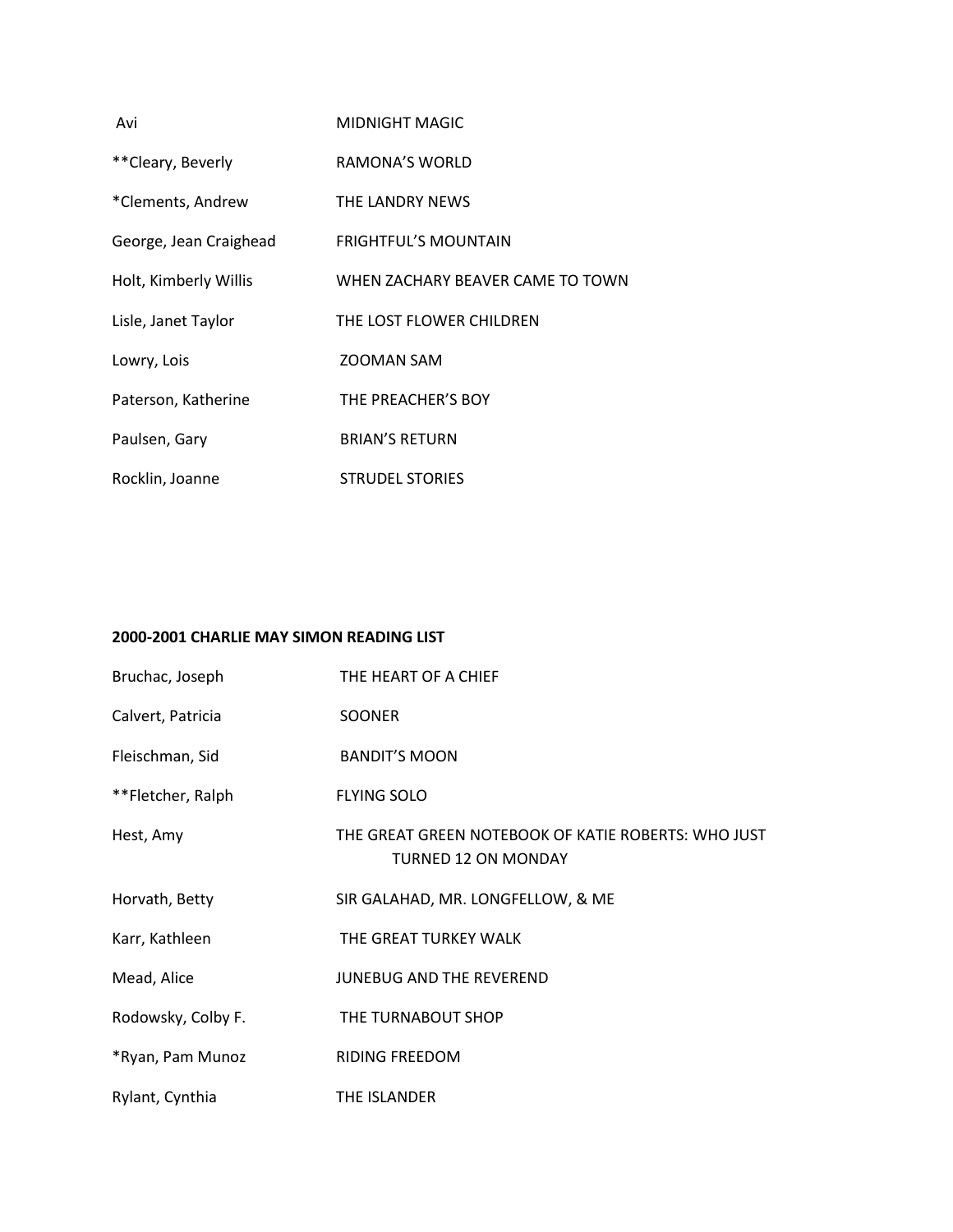| Snyder, Zilpha Keatley | <b>GIB RIDES HOME</b>     |
|------------------------|---------------------------|
| Williams, Carol Lynch  | IF I FORGET. YOU REMEMBER |
| Yep, Laurence          | THE COOK'S FAMILY         |

## **1999-2000 CHARLIE MAY SIMON READING LIST**

| Cooper, Susan              | THE BOGGART AND THE MONSTER                         |
|----------------------------|-----------------------------------------------------|
| Coville, Bruce             | THE SKULL OF TRUTH                                  |
| Danziger, Paula            | <b>AMBER BROWN SEES RED</b>                         |
| Fletcher, Ralph            | <b>SPIDER BOY</b>                                   |
| George, Jean Craighead     | <b>JULIE'S WOLF PACK</b>                            |
| Giff, Patricia             | <b>LILY'S CROSSING</b>                              |
| Henkes, Kevin              | <b>SUN AND SPOON</b>                                |
| Hesse, Karen               | OUT OF THE DUST                                     |
| Kinsey-Warnock, Natalie    | AS LONG AS THERE ARE MOUNTAINS                      |
| Levine, Gail               | <b>ELLA ENCHANTED</b>                               |
| McKissack, Patrici         | <b>RUN AWAY HOME</b>                                |
| **Naylor, Phyllis Reynolds | <b>SAVING SHILOH</b>                                |
| Rocklin, Joanne            | FOR YOUR EYES ONLY!                                 |
| *Shreve, Susan             | JOSHUA T. BATES IN TROUBLE AGAIN                    |
| Spinelli, Jerr             | WRINGER                                             |
| Woodruff, Elvira           | THE ORPHAN OF ELLIS ISLAND: A TIME TRAVEL ADVENTURE |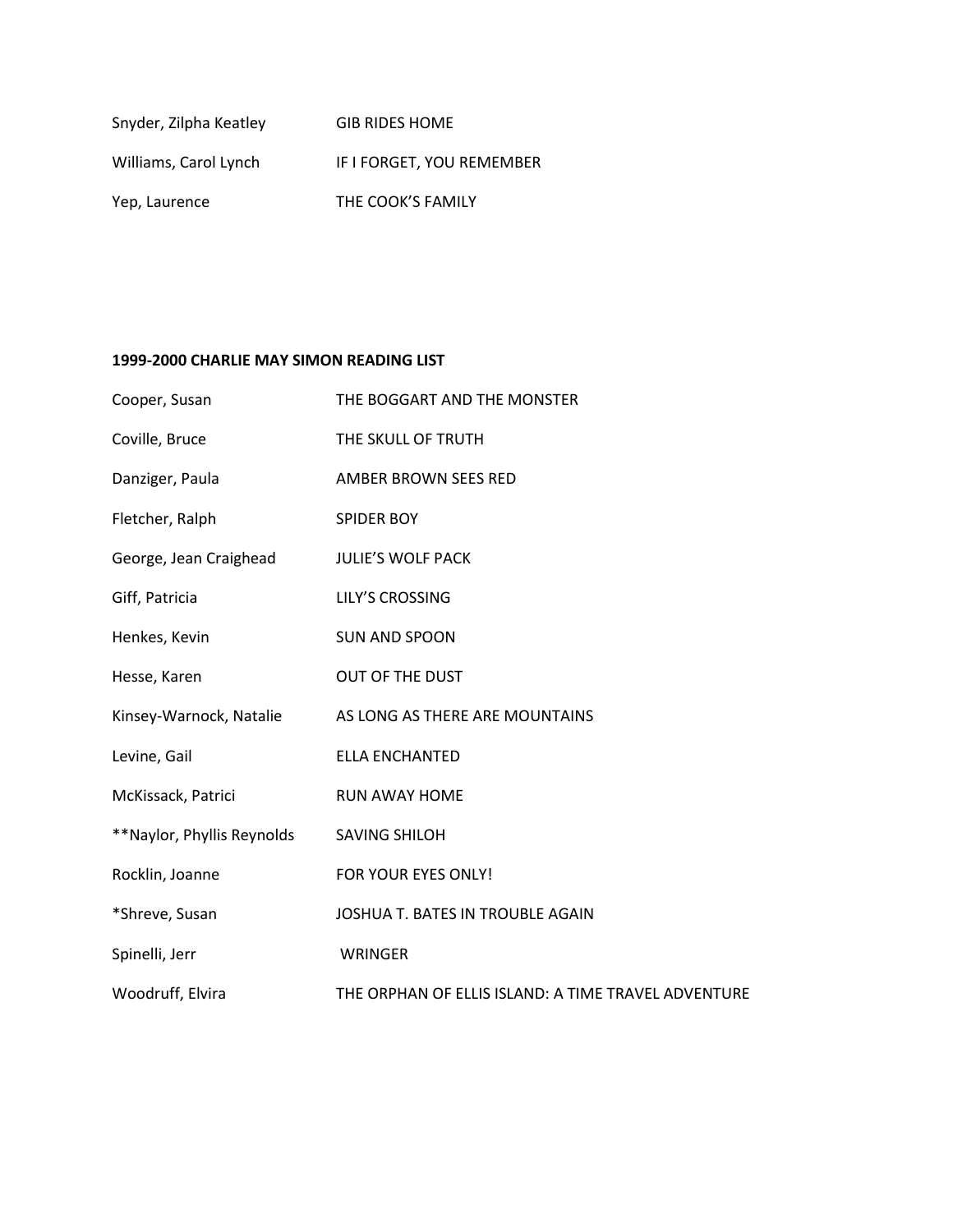## **1998-1999 CHARLIE MAY SIMON READING LIST**

| Bunting, Eve           | <b>TRAIN TO SOMEWHERE</b>                      |
|------------------------|------------------------------------------------|
| *Byars, Betsy C.       | <b>TORNADO</b>                                 |
| ** Clements, Andrew    | <b>FRINDLE</b>                                 |
| Cushman, Karen         | THE BALLAD OF LUCY WHIPPLE                     |
| Danziger, Paula        | AMBER BROWN WANTS EXTRA CREDIT                 |
| George, Jean Craighead | THE TARANTULA IN MY PURSE                      |
| George, Twig           | A DOLPHIN NAMED BOB                            |
| Hesse, Karen           | THE MUSIC OF DOLPHINS                          |
| Konigsburg, E. L.      | THE VIEW FROM SATURDAY                         |
| Levin, Betty           | <b>GIFT HORSE</b>                              |
| Lowry, Lois            | SEE YOU AROUND, SAM!                           |
| Naylor, Phyllis R.     | SHILOH SEASON                                  |
| Nixon, Joan L.         | SEARCH FOR THE SHADOWMAN                       |
| Paterson, Katherine    | JIP: HIS STORY                                 |
| Paulsen, Gary          | <b>BRIAN'S WINTER</b>                          |
| Siegelson, Kim L.      | THE TERRIBLE, WONDERFUL TELLIN' AT HOG HAMMOCK |
| White, Ruth            | <b>BELLE PRATER'S BOY</b>                      |

## **1997-1998 CHARLIE MAY SIMON READING LIST**

| Alexander, Lloyd | THE ARKADIANS                                  |
|------------------|------------------------------------------------|
| Cohn, Janice     | THE CHRISTMAS MENORAHS: HOW A TOWN FOUGHT HATE |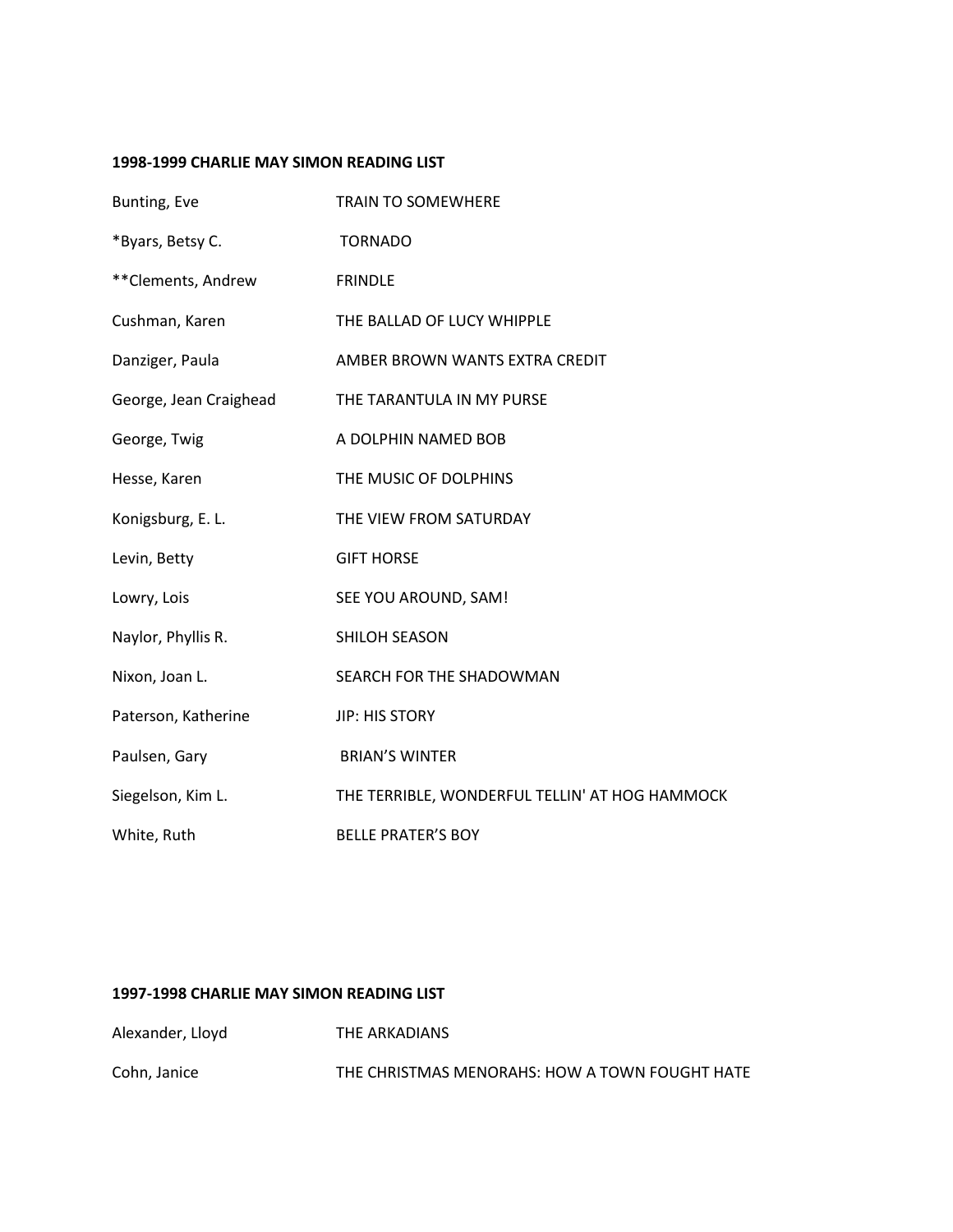| Curtis, Christopher P. | THE WATSONS GO TO BIRMINGHAM - 1963           |
|------------------------|-----------------------------------------------|
| Fenner, Carol          | YOLANDA'S GENIUS                              |
| **Fleischman, Sid      | THE 13TH FLOOR: A GHOST STORY                 |
| Forrester, Sandra      | <b>SOUND THE JUBILEE</b>                      |
| *Hest, Amy             | THE PRIVATE NOTEBOOK OF KATIE ROBERTS, AGE 11 |
| Hurwitz, Johanna       | OZZIE ON HIS OWN                              |
| Love, D. Anne          | <b>BESS'S LOG CABIN QUILT</b>                 |
| Muchmore, Jo Ann       | <b>JOHNNY RIDES AGAIN</b>                     |
| Namioka, Lensey        | YANG THE THIRD & HER IMPOSSIBLE FAMILY        |
| Pinkney, Andrea D.     | <b>HOLD FAST TO DREAMS</b>                    |
| Taylor, Mildred D.     | THE WELL: DAVID'S STORY                       |
| Yep, Laurence          | LATER, GATOR                                  |

## **1996-1997 CHARLIE MAY SIMON READING LIST**

| Adler, C.S.       | WILLIE, THE FROG PRINCE                |
|-------------------|----------------------------------------|
| Barnes, Joyce A.  | THE BABY GRAND, THE MOON IN JULY, & ME |
| Bauer, Marion D.  | A QUESTION OF TRUST                    |
| Bunting, Eve      | THE IN-BETWEEN DAYS                    |
| Calvert, Patricia | <b>BIGGER</b>                          |
| Gaeddert, LouAnn  | <b>BREAKING FREE</b>                   |
| *Hahn, Mary D.    | TIME FOR ANDREW: A GHOST STORY         |
| Hesse, Karen      | <b>SABLE</b>                           |
| Hirsch, Karen     | ELLEN ANDERS ON HER OWN                |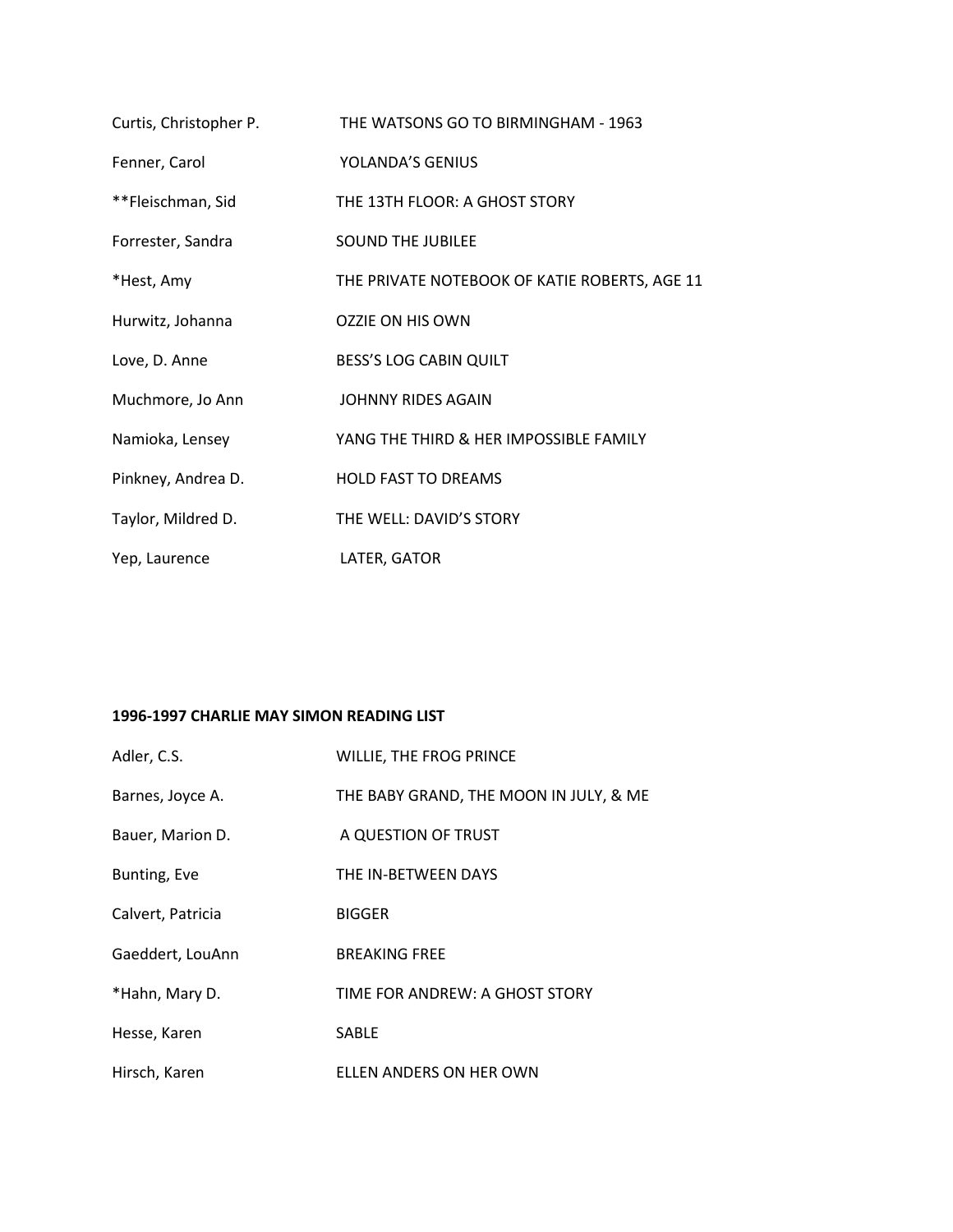| Hurwitz, Johanna     | A LLAMA IN THE FAMILY     |
|----------------------|---------------------------|
| Kehret, Peg          | THE RICHEST KIDS IN TOWN  |
| Levin, Betty         | AWAY TO ME, MOSS          |
| MacLachlan, Patricia | <b>SKYLARK</b>            |
| Paterson, Katherine  | <b>FLIP-FLOP GIRL</b>     |
| **Robinson, Barbara  | THE BEST SCHOOL YEAR EVER |
| Ryden, Hope          | <b>BACKYARD RESCUE</b>    |
| Smith, Susan M.      | THE BOOFORD SUMMER        |

## **1995-1996 CHARLIE MAY SIMON READING LIST**

| Barre, Shelley A.                    | <b>CHIVE</b>                                   |
|--------------------------------------|------------------------------------------------|
| Cooper, Susan                        | THE BOGGART                                    |
| Drucker, Malka &<br>Michael Halperin | JACOB'S RESCUE: A HOLOCAUST STORY              |
| Freedman, Russell                    | ELEANOR ROOSEVELT: A LIFE OF DISCOVERY         |
| George, Jean Craighead               | THE FIRE BUG CONNECTION: AN ECOLOGICAL MYSTERY |
| Heisel, Sharon E.                    | <b>WRAPPED IN A RIDDLE</b>                     |
| Hermes, Patricia                     | SOMEONE TO COUNT ON                            |
| Levinson, Nancy Smiler               | SWEET NOTES, SOUR NOTES                        |
| Lowry, Lois                          | THE GIVER                                      |
| *Mitchell, Margaree King             | UNCLE JED'S BARBERSHOP                         |
| Say, Allen                           | <b>GRANDFATHER'S JOURNEY</b>                   |
| Strauch, Eileen Walsh                | HEY YOU, SISTER ROSE                           |
| **Woodruff, Elvira                   | THE SECRET FUNERAL OF SLIM JIM THE SNAKE       |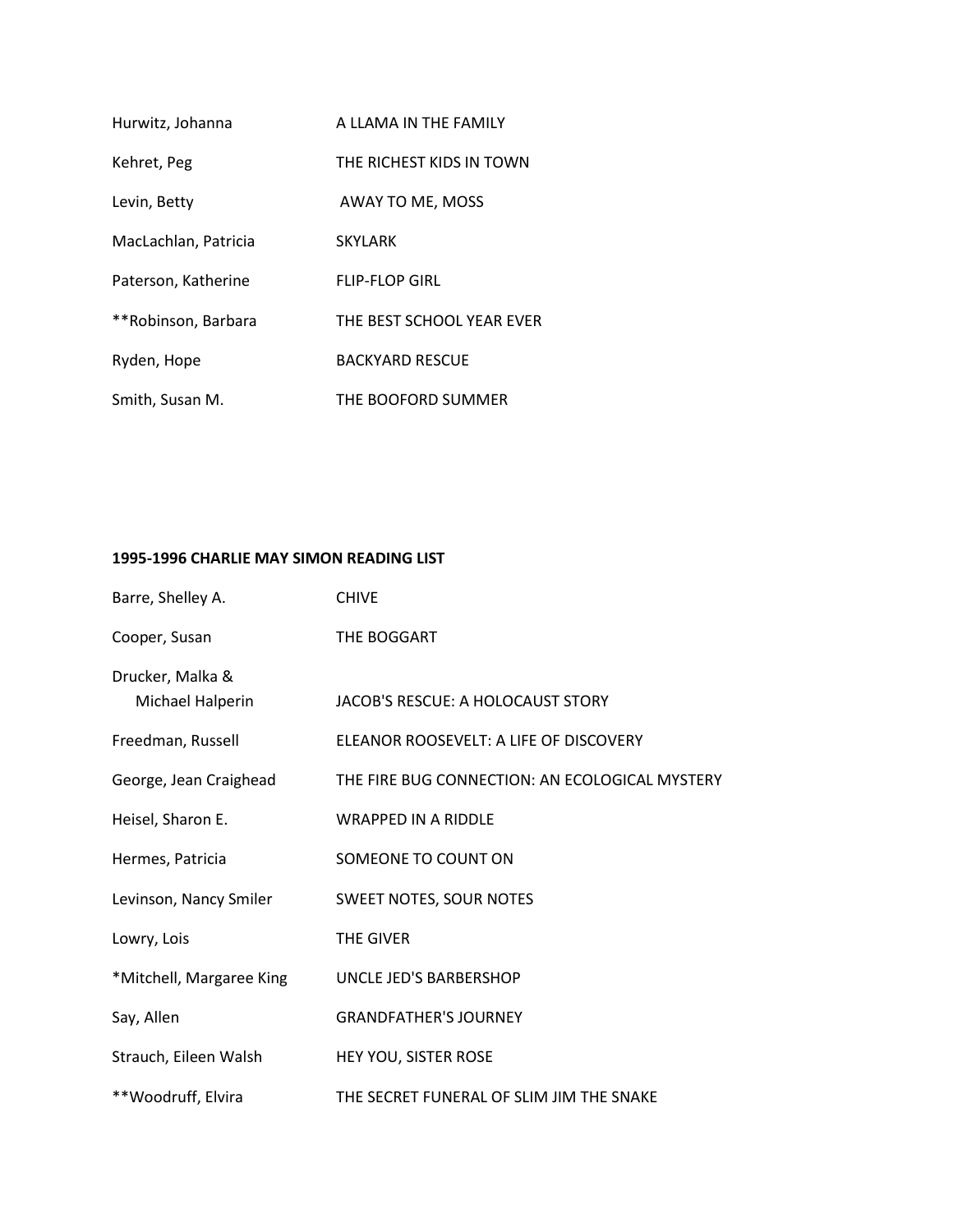### **1994-1995 CHARLIE MAY SIMON READING LIST**

| Avi                                           | <b>BLUE HERON</b>                                                    |
|-----------------------------------------------|----------------------------------------------------------------------|
| Clifford, Eth                                 | WILL SOMEBODY PLEASE MARRY MY SISTER?                                |
| Davis, Ossie                                  | <b>JUST LIKE MARTIN</b>                                              |
| Fleischman, Sid                               | <b>JIM UGLY</b>                                                      |
| George, Jean Craighead                        | THE MISSING GATOR OF GUMBO LIMBO                                     |
| Hesse, Karen                                  | LETTERS FROM RIFKA                                                   |
| Hoobler, Dorothy and<br><b>Thomas Hoobler</b> | THE TRAIL ON WHICH THEY WEPT: THE STORY OF A<br><b>CHEROKEE GIRL</b> |
| Irwin, Hadley                                 | THE ORIGINAL FREDDIE ACKERMAN                                        |
| Koller, Jackie F.                             | THE LAST VOYAGE OF THE MISTY DAY                                     |
| *Levy, Elizabeth                              | KEEP MS. SUGARMAN IN THE FOURTH GRADE                                |
| **Lowry, Lois                                 | ATTABOY, SAM!                                                        |
| Namioka, Lensey                               | YANG THE YOUNGEST & HIS TERRIBLE EAR                                 |
| Pryor, Bonnie                                 | <b>HORSES IN THE GARAGE</b>                                          |
| Rylant, Cynthia                               | <b>MISSING MAY</b>                                                   |
| Sharpe, Susan                                 | <b>CHICKEN BUCKS</b>                                                 |

## **1993-1994 CHARLIE MAY SIMON READING LIST**

Avi WINDCATCHER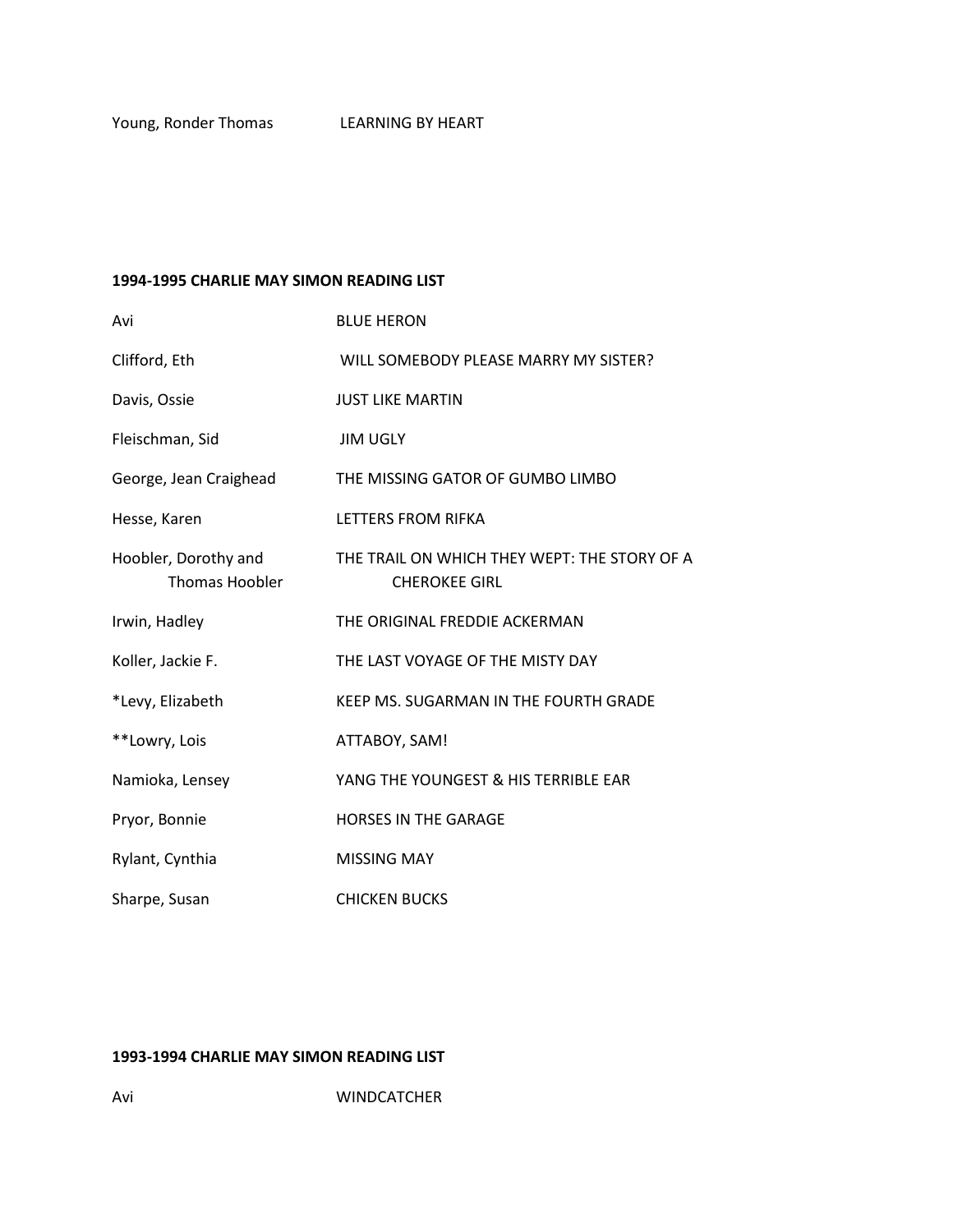| Bunting, Eve               | <b>SHARING SUSAN</b>                                  |
|----------------------------|-------------------------------------------------------|
| Cleary, Beverly            | <b>STRIDER</b>                                        |
| Clifford, Eth              | THE SUMMER OF THE DANCING HORSE                       |
| Conrad, Pam                | PRAIRIE VISIONS: THE LIFE AND TIME OF SOLOMON BUTCHER |
| Fenner, Carol              | RANDALL'S WALL                                        |
| Hermes, Patricia           | MAMA, LET'S DANCE                                     |
| Herzig, Alison C.          | THE BONNSVILLE BOMBERS                                |
| Kinsey-Warnock, Natalie    | THE NIGHT THE BELLS RANG                              |
| Littke, Lael               | <b>BLUE SKYE</b>                                      |
| Lowry, Lois                | ANASTASIA AT THIS ADDRESS                             |
| Mills, Claudia             | <b>HANNAH ON HER WAY</b>                              |
| **Naylor, Phyllis Reynolds | <b>SHILOH</b>                                         |
| Paterson, Katherine        | <b>LYDDIE</b>                                         |
| Paulsen, Gary              | THE COOKCAMP                                          |
| *Pevsner, Stella           | THE NIGHT THE WHOLE CLASS SLEPT OVER                  |
| Slote, Alfred              | <b>FINDING BUCK MCHENRY</b>                           |

## **1992-1993 CHARLIE MAY SIMON READING LIST**

| **Anderson, Margaret J. | THE GHOST INSIDE THE MONITOR   |
|-------------------------|--------------------------------|
| Beatty, Patricia        | <b>EBEN TYNE, POWDERMONKEY</b> |
| Brooks, Bruce           | <b>FVFRYWHFRF</b>              |
| Carris, Joan            | THE GREATEST IDEA EVER         |
| Ferguson, Alane         | CRICKET AND THE CRACKERBOX KID |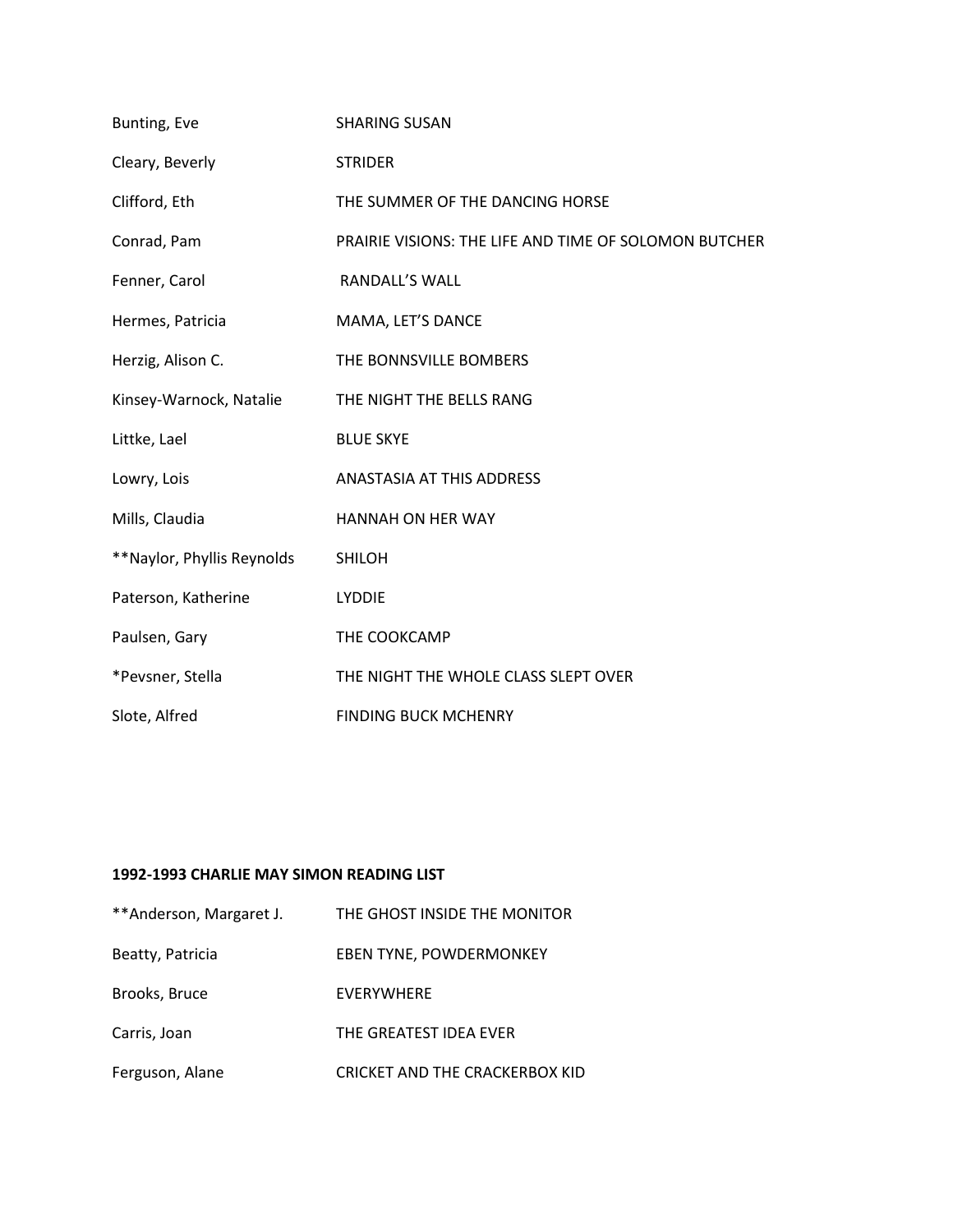| Hill, Kirkpatrick    | <b>TOUGHBOY AND SISTER</b>   |
|----------------------|------------------------------|
| Holland, Isabelle    | THE JOURNEY HOME             |
| Lowry, Lois          | YOUR MOVE, J.P.              |
| Mills, Claudia       | <b>DYNAMITE DINAH</b>        |
| Radin, Ruth          | <b>CARVER</b>                |
| Roberts, Willo Davis | TO GRANDMOTHER'S HOUSE WE GO |
| Seabrooke, Brenda    | JERRY ON THE LINE            |
| *Spinelli, Jerry     | <b>MANIAC MAGEE</b>          |
| Talbert, Marc        | <b>DOUBLE OR NOTHING</b>     |
| Whitmore, Arvella    | THE BREAD WINNER             |

#### **1991-1992 CHARLIE MAY SIMON READING LIST**

| Blakeslee, Ann R.       | AFTER THE FORTUNE COOKIES   |
|-------------------------|-----------------------------|
| Conrad, Pam             | <b>MY DANIEL</b>            |
| Goble, Paul             | <b>BEYOND THE RIDGE</b>     |
| Hamilton, Virginia      | THE BELLS OF CHRISTMAS      |
| Hughes, Dean            | <b>FAMILY POSE</b>          |
| Kinsey-Warnock, Natalie | THE CANADA GEESE QUILT      |
| **Lowry, Lois           | <b>NUMBER THE STARS</b>     |
| Paulsen, Gary           | THE WINTER ROOM             |
| Reeder, Carolyn         | <b>SHADES OF GRAY</b>       |
| Ruckman, Ivy            | WHO INVITED THE UNDERTAKER? |
| Schroeder, Alan         | RAGTIME TUMPIE              |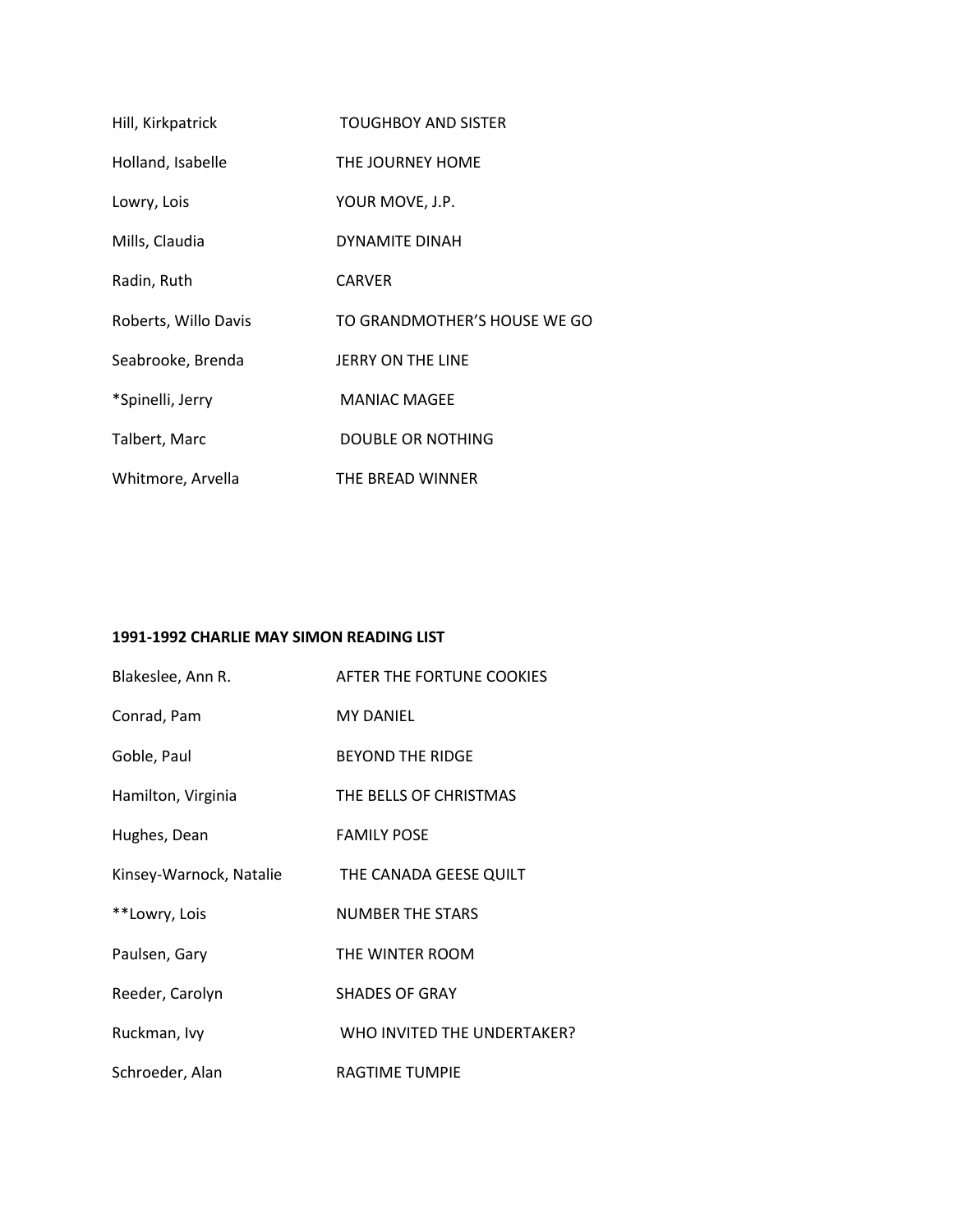| Schwartz, David M. | IF YOU MADE A MILLION                |
|--------------------|--------------------------------------|
| Siebert, Diane     | HEARTLAND                            |
| Slepian, Jan       | THE BROCCOLI TAPES                   |
| Wisniewski, David  | THE WARRIOR AND THE WISE MAN         |
| Wright, Betty Ren  | ROSIE AND THE DANCE OF THE DINOSAURS |

## **1990-1991 CHARLIE MAY SIMON READING LIST**

| Amoss, Berthe       | THE MOCKINGBIRD SONG                  |
|---------------------|---------------------------------------|
| Arnosky, Jim        | <b>GRAY BOY</b>                       |
| Beatty, Patricia    | BE EVER HOPEFUL, HANNALEE             |
| Cameron, Ann        | THE MOST BEAUTIFUL PLACE IN THE WORLD |
| Carris, Joan        | <b>HEDGEHOGS IN THE CLOSET</b>        |
| Fox, Paula          | THE VILLAGE BY THE SEA                |
| Howard, Ellen       | <b>HER OWN SONG</b>                   |
| Hurmence, Belinda   | THE NIGHTWALKER                       |
| Jacobs, Paul S.     | <b>BORN IN THE NIGHT</b>              |
| **Lowry, Lois       | ALL ABOUT SAM                         |
| Macaulay, David     | THE WAY THINGS WORK                   |
| McKissack, Patricia | MIRANDY AND BROTHER WIND              |
| Moore, Lillian      | I'LL MEET YOU AT THE CUCUMBERS        |
| Robert, Willo Davis | <b>MEGAN'S ISLAND</b>                 |
| Rocklin, Joanne     | <b>DEAR BABY</b>                      |
| Zirpoli, Jane       | <b>ROOTS IN THE OUTFIELD</b>          |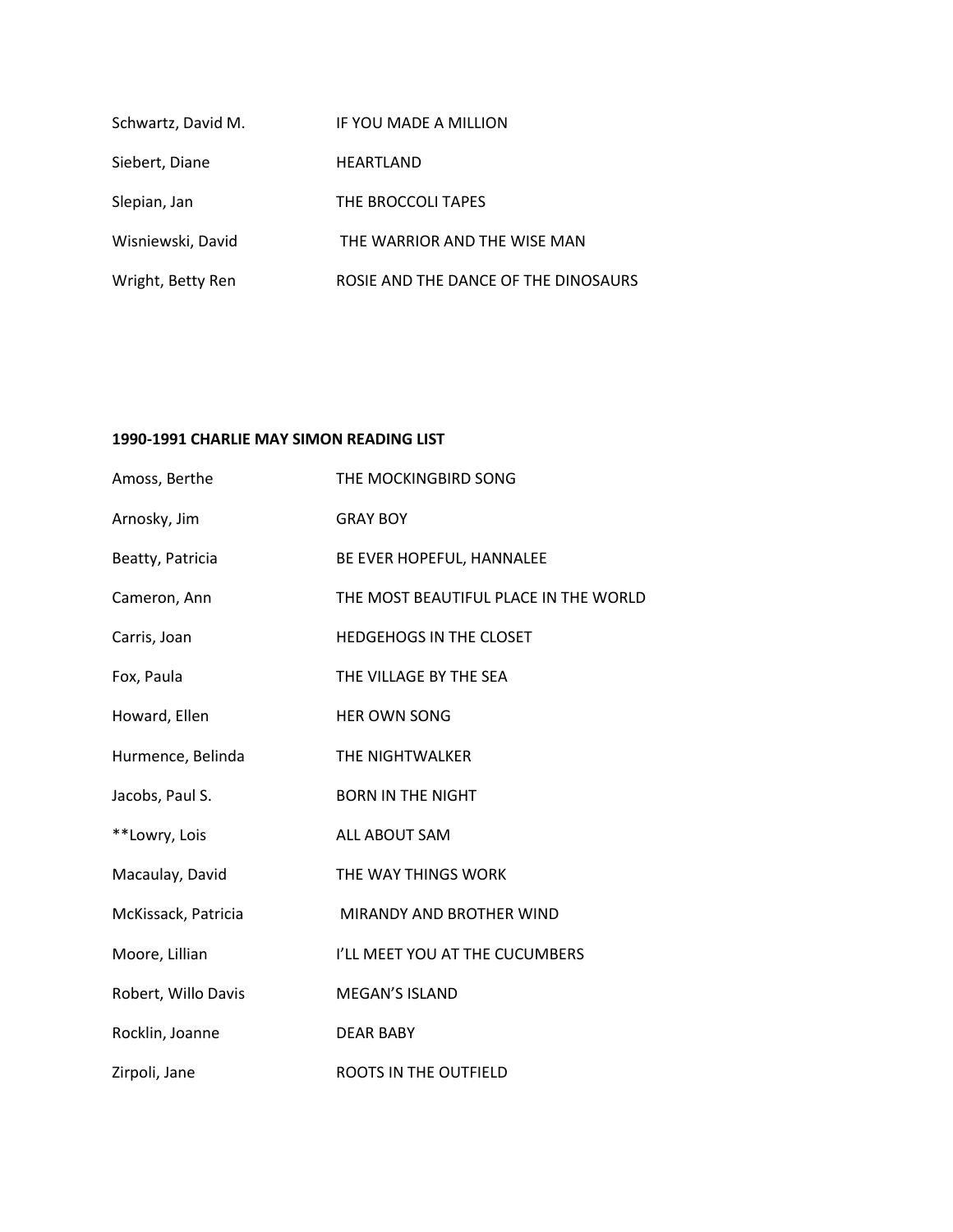### **1989 - 1990 CHARLIE MAY SIMON READING LIST**

| Beatty, Patricia          | <b>CHARLEY SKEDDADLE</b>                      |
|---------------------------|-----------------------------------------------|
| Bloomberg, Rhoda          | THE INCREDIBLE JOURNEY OF LEWIS & CLARK       |
| Byars, Betsy              | THE BLOSSOMS AND THE GREEN PHANTOM            |
| Delton, Judy              | ANGEL'S MOTHER'S WEDDING                      |
| Freeman, Russell          | LINCOLN: A PHOTOBIOGRAPHY                     |
| Gilson, Jamie             | <b>HOBIE HANSON YOU'RE FIRED</b>              |
| Graeber, Charlotte Towner | <b>FUDGE</b>                                  |
| Hahn, Mary Downing        | <b>TALLAHASSEE HIGGINS</b>                    |
| Hamilton, Virginia        | THE MYSTERY OF DREAR HOUSE                    |
| Kherdian, David           | BRIDGER: THE STORY OF A MOUNTAIN MAN          |
| Lauber, Patricia          | <b>DINOSAURS WALKED HERE</b>                  |
| Park, Barbara             | THE KID IN THE RED JACKET                     |
| **Sachar, Louis           | THERE'S A BOY IN THE GIRL'S BATHROOM          |
| Steptoe, John             | MUFARO'S BEAUTIFUL DAUGHTERS: AN AFRICAN TALE |
| Taylor, Mildred           | THE FRIENDSHIP                                |

## **1988-1989 CHARLIE MAY SIMON READING LIST**

| Byars, Betsy       | THE NOT-JUST-ANYBODY-FAMILY |
|--------------------|-----------------------------|
| Conly, Jane Leslie | RACSO AND THE RATS OF NIMH  |
| **Fleischman, Sid  | THE WHIPPING BOY            |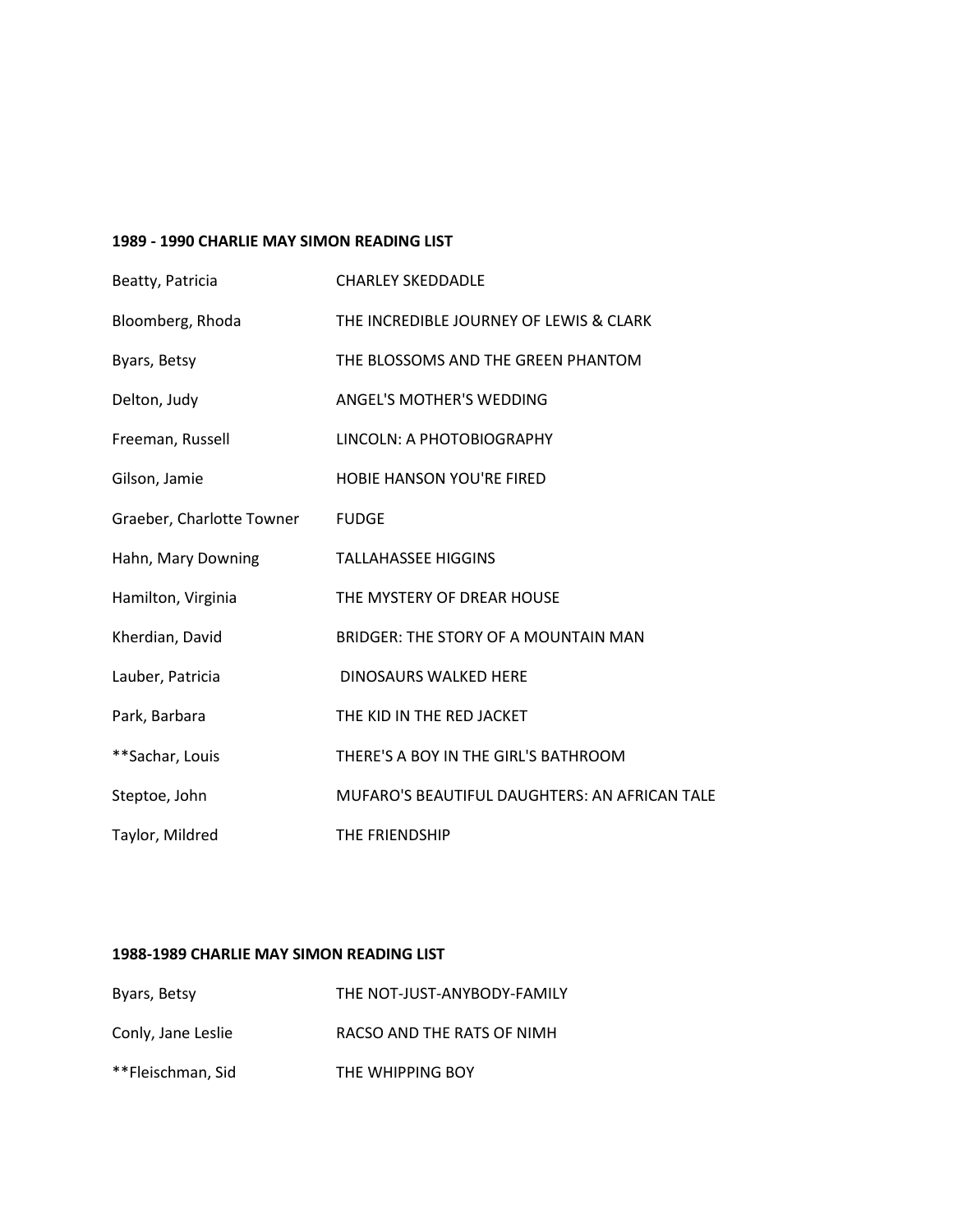| Fritz, Jean            | MAKE WAY FOR SAM HOUSTON                                     |
|------------------------|--------------------------------------------------------------|
| George, Jean Craighead | ONE DAY IN THE PRAIRIE                                       |
| Hansen, Joyce          | YELLOW BIRD & ME                                             |
| Lauber, Patricia       | VOLCANO: THE ERUPTION AND HEALING OF MOUNT ST. HELENS        |
| Lawlor, Laurie         | <b>ADDIE ACROSS THE PRAIRIE</b>                              |
| Nelson, Theresa        | THE 25-CENT MIRACLE                                          |
| O'Dell, Scott          | STREAMS TO THE RIVER, RIVER TO THE SEA: A NOVEL OF SACAGAWEA |

## **1987-1988 CHARLIE MAY SIMON READING LIST**

| Blumberg, Rhoda        | COMMODORE PERRY IN THE LAND OF THE SHOGUN                |
|------------------------|----------------------------------------------------------|
| Callen, Larry          | WHO KIDNAPPED THE SHERIFF? OR, TALES FROM TICKFAW        |
| Clifford, Eth          | THE REMEMBERING BOX                                      |
| Conrad, Pamela         | <b>PRAIRIE SONGS</b>                                     |
| Everden, Margery       | THE DREAM KEEPER                                         |
| Garrique, Sheila       | THE ETERNAL SPRING OF MR. ITO                            |
| Gibbons, Faye          | <b>MIGHTY CLOSE TO HEAVEN</b>                            |
| Hyde, Dayton O.        | THE MAJOR, THE POACHER AND THE WONDERFUL ONE-TROUT RIVER |
| Jukes, Mavis           | <b>BLACKBERRIES IN THE DARK</b>                          |
| **MacLachlan, Patricia | SARAH, PLAIN AND TALL                                    |
| Marko, Katherine M.    | AWAY TO FUNDY BAY                                        |
| Uchida, Yoshiko        | THE HAPPIEST ENDING                                      |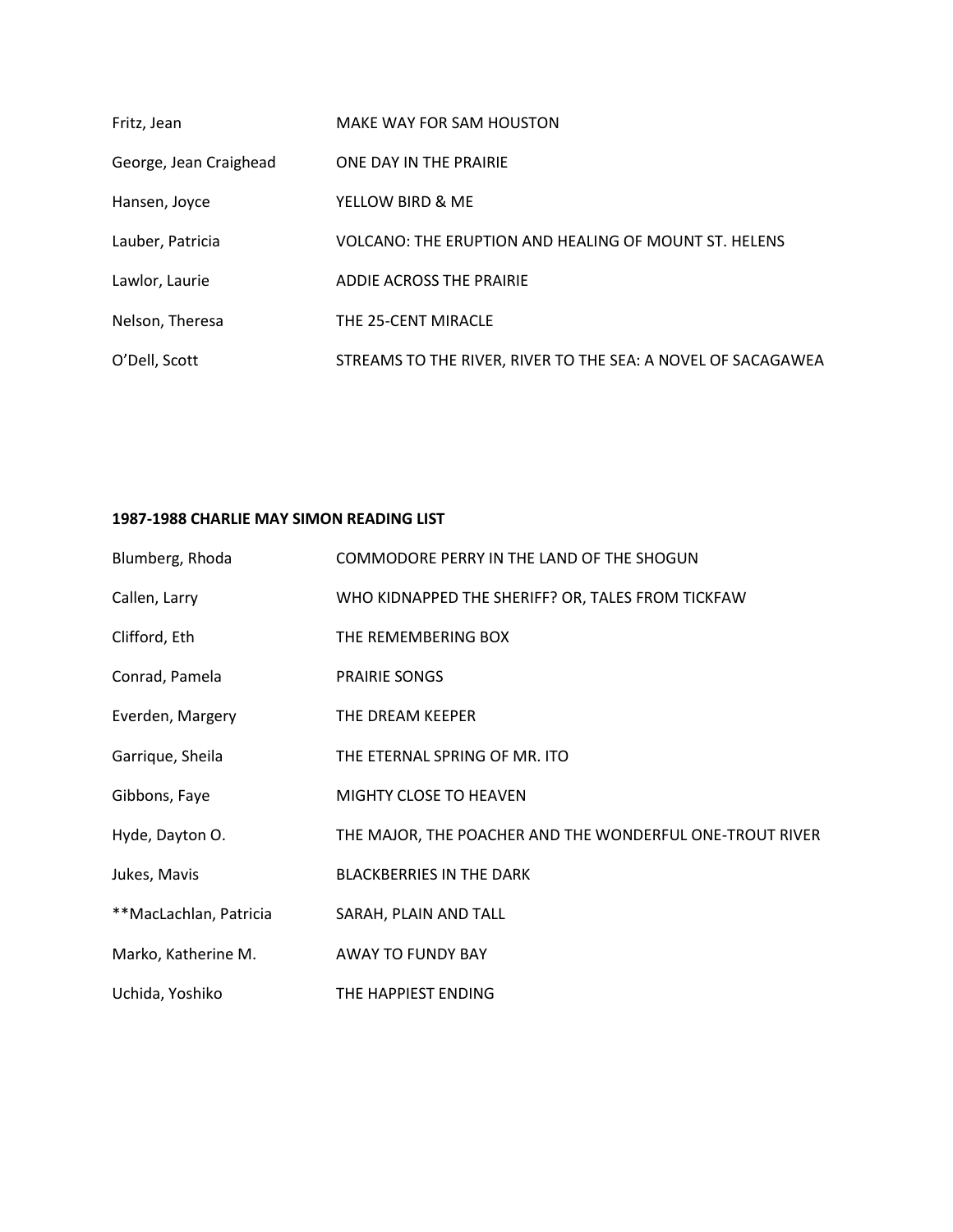## **1986-1987 CHARLIE MAY SIMON READING LIST**

| Alexander, Lloyd  | THE BEGGAR QUEEN                          |
|-------------------|-------------------------------------------|
| Avi               | THE FIGHTING GROUND                       |
| Beatty, Patricia  | TURN HOMEWARD HANNALFF                    |
| **Byars, Betsy    | THE COMPUTER NUT                          |
| Climo, Shirley    | GOPHER, TANKER, AND THE ADMIRAL           |
| Evernden, Margery | <b>KITE SONG</b>                          |
| Fox, Paula        | <b>ONE-EYED CAT</b>                       |
| Hurwitz, Johanna  | THE HOT AND COLD SUMMER                   |
| Johnson, Emily R. | SPRING AND THE SHOW MAN                   |
| Lord, Bette B.    | IN THE YEAR OF THE BOAR & JACKIE ROBINSON |
| Ruchman, Ivy      | NIGHT OF THE TWISTERS                     |
| Voight, Cynthia   | <b>BUILDING BLOCKS</b>                    |

### **1985-1986 CHARLIE MAY SIMON READING LIST**

| Cleaver, Vera and Bill | <b>HAZFL RYF</b>               |
|------------------------|--------------------------------|
| Clymer, Eleanor        | THE HORSE IN THE ATTIC         |
| Conford, Ellen         | LENNY KANDELL, SMART ALECK     |
| Dunn, Marylois         | THE ABSOLUTELY PERFECT HORSE   |
| Fife, Dale             | <b>SESAME SEED SNATCHERS</b>   |
| George, Jean Craighead | THE TALKING EARTH              |
| Holl, Kristi           | <b>JUST LIKE A REAL FAMILY</b> |
| Holland, Isabelle      | GOD, MRS. MUSKRAT AND AUNT DOT |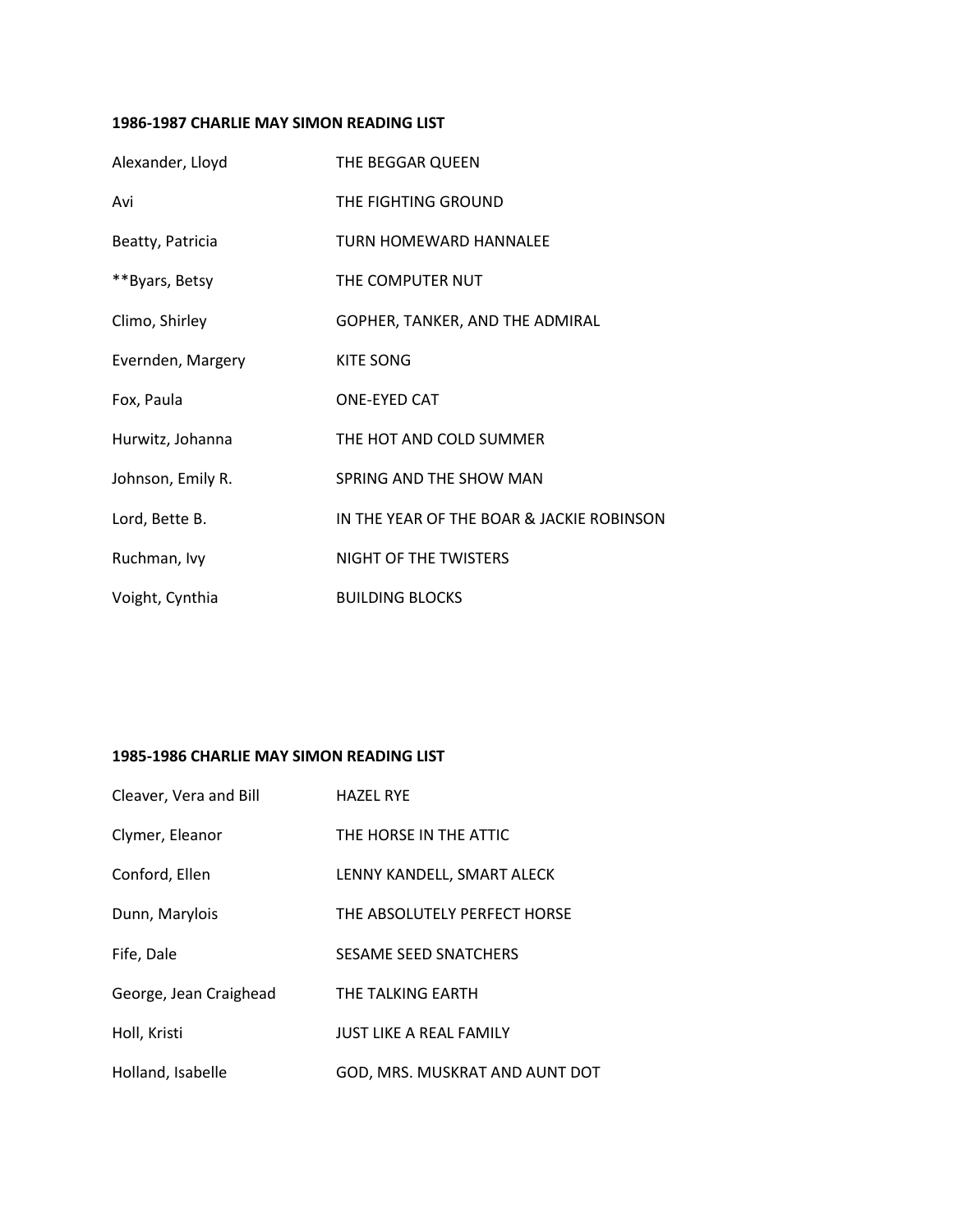| Howe, James              | A NIGHT WITHOUT STARS     |
|--------------------------|---------------------------|
| Kirby, Susan E.          | <b>IKF AND PORTER</b>     |
| Roberts, Willo Davis     | THE PET-SETTING PERIL     |
| Rogers, Jean             | GOODBYE, MY ISLAND        |
| **Roos, Stephen          | <b>MY HORRIBLE SECRET</b> |
| Speare, Elizabeth George | THE SIGN OF THE BEAVER    |
| Stolz, Mary              | CAT WALK                  |

## **1984-1985 CHARLIE MAY SIMON READING LIST**

| Beatty, Patricia            | JOHNATHAN DOWN UNDER                         |
|-----------------------------|----------------------------------------------|
| Billington, Elizabeth T.    | <b>GETTING TO KNOW ME</b>                    |
| Clymer, Eleanor             | MY MOTHER IS THE SMARTEST WOMAN IN THE WORLD |
| Dygard, Thomas J.           | <b>QUARTERBACK WALK-ON</b>                   |
| Flory, Jane                 | THE GREATEST BAMBOOZLEMENT                   |
| Haas, E.A.                  | <b>INCOGNITO, PRIVATE INSECTIVE</b>          |
| Hays, Sheila                | SPEAKING OF SNAPDRAGONS                      |
| Hurmence, Belinda           | A GIRL CALLED BOY                            |
| McGinnis, Lila Sprague      | THE GHOST UPSTAIRS                           |
| McHargue, Georgess          | THE TURQUOISE TOAD MYSTERY                   |
| McInerney, Judith Whitelock | <b>JUDGE BENJAMIN: SUPERDOG</b>              |
| **Manes, Stephen            | BE A PERFECT PERSON IN JUST THREE DAYS       |
| Skurzynski, Gloria          | <b>LOST IN THE DEVIL'S DESERT</b>            |
| Van Leeuwen, Jean           | THE GREAT RESCUE OPERATION                   |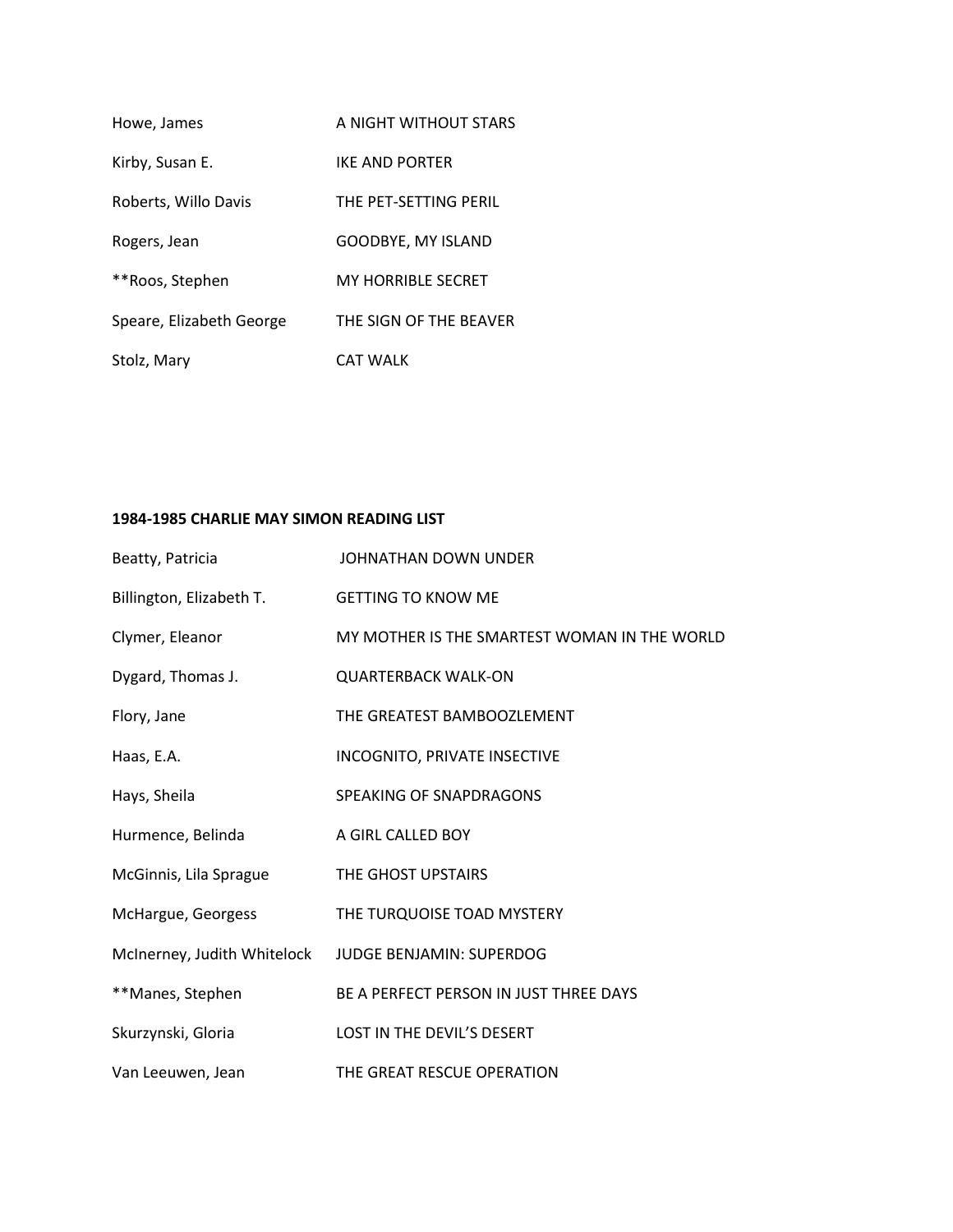| Wilkes, Marilyn A. | C. L. U. T. Z. |
|--------------------|----------------|
|--------------------|----------------|

Yep, Laurence **DRAGON OF THE LOST SEA** 

### **1983-1984 CHARLIE MAY SIMON READING LIST**

| Alexander, Lloyd  | <b>WESTMARK</b>                     |
|-------------------|-------------------------------------|
| Brittain, Bill    | <b>DEVIL'S DONKEY</b>               |
| **Cleary, Beverly | RAMONA QUIMBY, AGE 8                |
| Cunningham, Julia | THE SILENT VOICE                    |
| Hall, Lynn        | DANZA!                              |
| Houston, James A. | LONG CLAWS: AN ARCTIC ADVENTURE     |
| Hurwitz, Johanna  | <b>BASFBALL FFVFR</b>               |
| McGraw, Eloise    | THE MONEY ROOM                      |
| Moeri, Louise     | SAVE QUEEN OF SHEBA                 |
| Rounds, Glen      | MR. YOWDER AND THE TRAIN ROBBERS    |
| Silverstein, Shel | A LIGHT IN THE ATTIC                |
| Smith, Alison     | HELP! THERE'S A CAT WASHING IN HERE |

#### **1982-1983 CHARLIE MAY SIMON READING LIST**

| Anderson, Margaret J. | THE JOURNEY OF THE SHADOW BAIRNS    |
|-----------------------|-------------------------------------|
| Beatty, Patricia      | THAT'S ONE ORNERY ORPHAN            |
| Burch, Robert         | IDA EARLY COMES OVER THE MOUNTAIN   |
| Elmore, Patricia      | SUSANNAH AND THE BLUE HOUSE MYSTERY |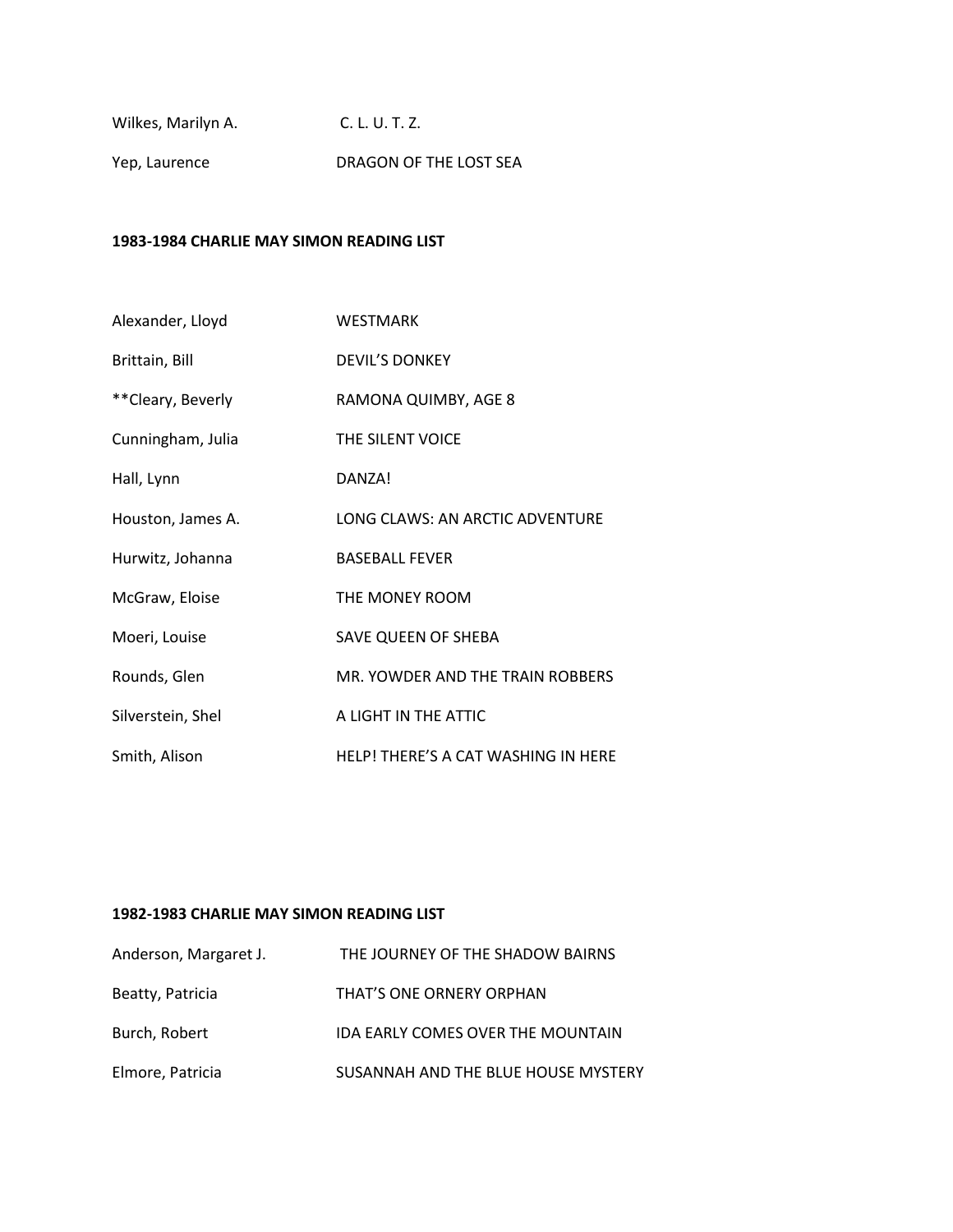| Gardiner, John Reynolds  | <b>STONE FOX</b>                      |
|--------------------------|---------------------------------------|
| **Gilson, Jamie          | DO BANANAS CHEW GUM?                  |
| Milton, Hilary           | <b>BLIND FLIGHT</b>                   |
| Naylor, Phyllis Reynolds | <b>EDDIE INCORPORATED</b>             |
| Potter, Marion           | <b>BLATHERSKITO</b>                   |
| Robertson, Mary Elsie    | <b>TARANTULA AND THE RED CHIGGER</b>  |
| Rounds, Glen             | <b>BLIND OUTLAW</b>                   |
| Saint George, Judith     | THE AMAZING VOYAGE OF THE NEW ORLEANS |
| Sargent, Sarah           | <b>WEIRD HENRY BERG</b>               |
| Shura, Mary Francis      | <b>CHESTER</b>                        |
| Stone, Nancy             | <b>DUNE SHADOW</b>                    |
| Wallace, Barbara Brooks  | PEPPERMINTS IN THE PARLOR             |
| Wallace, Bill            | A DOG CALLED KITTY                    |

# **1981-1982 CHARLIE MAY SIMON READING LIST**

| Anderson, Margaret Jean | IN THE CIRCLE OF TIME      |
|-------------------------|----------------------------|
| Anderson, Mary          | <b>F*T*C AND COMPANY</b>   |
| Avi                     | <b>NIGHT JOURNEYS</b>      |
| **Brittain, Bill        | ALL THE MONEY IN THE WORLD |
| Brown, Irene Bennett    | <b>WILLOW WHIP</b>         |
| Chambers, John W.       | <b>FRITZI'S WINTER</b>     |
| Clark, Margaret Goff    | <b>BARNEY AND THE UFO</b>  |
| Clifton, Lucille        | THE LUCKY STONE            |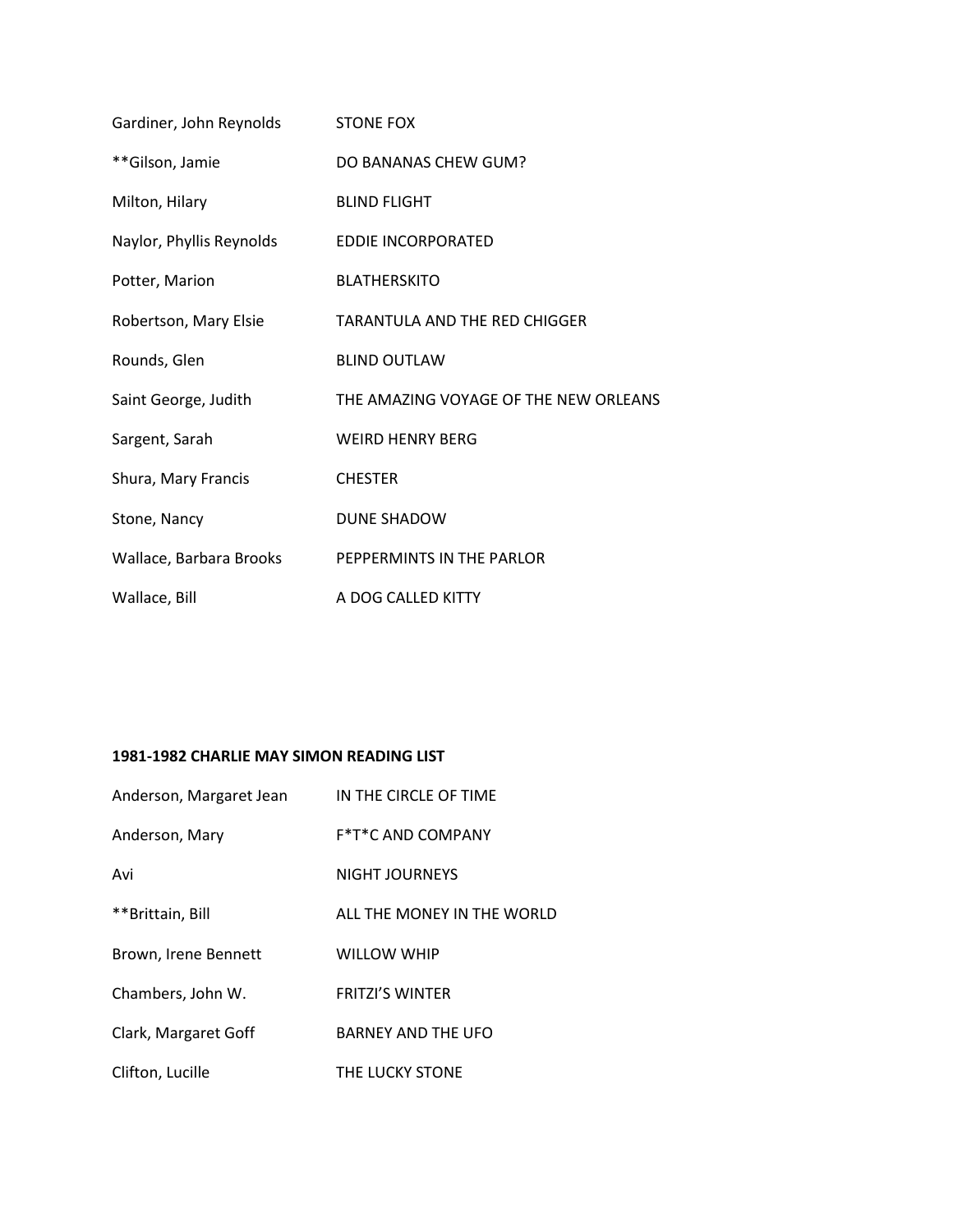| Cooney, Caroline B.     | SAFE AS THE GRAVE                          |
|-------------------------|--------------------------------------------|
| Erickson, Russell E.    | <b>WARTON AND THE TRADERS</b>              |
| Kibbe, Pat              | THE HOCUS-POCUS DILEMMA                    |
| Lee, Beverly Haskell    | THE SECRET OF VAN RINK'S CELLAR            |
| McGraw, Eloise Jarvis   | JOEL AND THE GREAT MERLINI                 |
| Pinkwater, Daniel Manus | YOBGORGLE: MYSTERY MONSTER OF LAKE ONTARIO |
| Seidler, Tor            | THE DULCIMER BOY                           |
| Shura, Mary Francis     | <b>MISTER WOLF AND ME</b>                  |
| Strete, Craig Kee       | WHEN GRANDFATHER JOURNEYS INTO WINTER      |

#### **1980-1981 CHARLIE MAY SIMON READING LIST**

| Anderson, Margaret J.        | SEARCHING FOR SHJONA           |
|------------------------------|--------------------------------|
| Avi                          | <b>EMILY UPSHAM'S REVENGE</b>  |
| Brady, Esther                | THE TOAD ON CAPITOL HILL       |
| Collier, James & Christopher | THE WINTER HERO                |
| Fleming, Susan               | TRAPPED ON THE GOLDEN FLYER    |
| George, Jean Craighead       | THE WOUNDED WOLF               |
| Gordon, Sheila               | A MONSTER IN THE MAILBOX       |
| Griese, Arnold A.            | THE WIND IS NOT A RIVER        |
| Haas, Dorothy                | THE BEARS UPSTAIRS             |
| **Heide, Florence Parry      | <b>BANANA TWIST</b>            |
| Jacob, Helen Pierce          | THE DIARY OF STRAWBRIDGE PLACE |
| Murphy, Shirley Rousseau     | THE FLIGHT OF THE FOX          |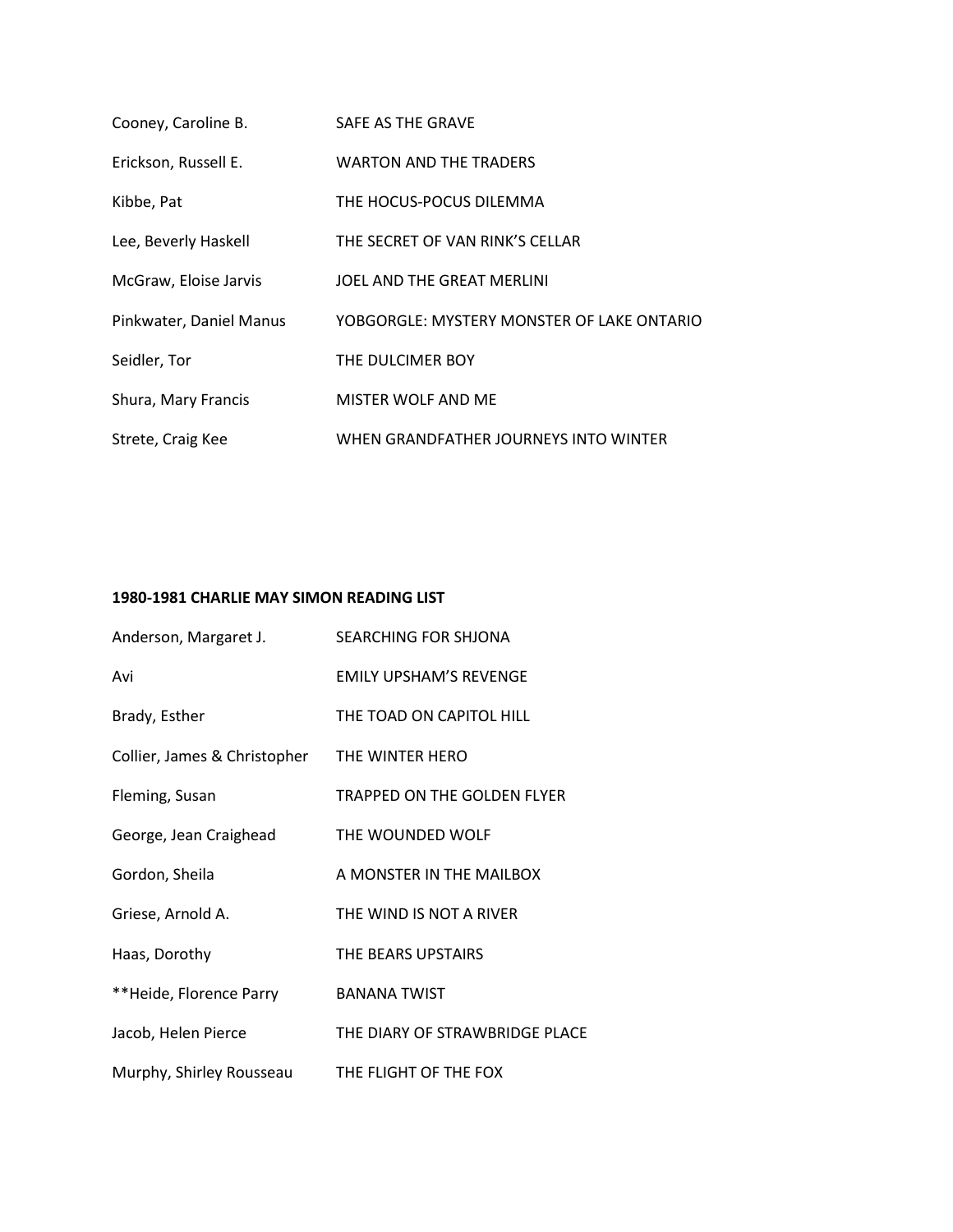Renner, Beverly Hollett THE HIDEAWAY SUMMER

Uchida, Yoshiko JOURNEY HOME

#### **1979-1980 CHARLIE MAY SIMON READING LIST**

| Babbit, Natalie                             | <b>EYES OF AMARYLLIS</b>                              |
|---------------------------------------------|-------------------------------------------------------|
| **Byars, Betsy                              | THE PINBALLS                                          |
| Clifford, Eth                               | THE CURSE OF THE MOONRAKER: A TALE OF SURVIVAL        |
| Coerr, Eleanor                              | SADAKO AND THE THOUSAND PAPER CRANES                  |
| Erickson, Russell E.                        | <b>WARTON'S CHRISTMAS EVE ADVENTURE</b>               |
| Greenwald, Sheila                           | THE MARIAH DELANY LENDING LIBRARY DISASTER            |
| Hayes, Geoffrey                             | THE ALLIGATOR AND HIS UNCLE TOOTH: A NOVEL OF THE SEA |
| Hill, Elizabeth Starr                       | <b>EVER-AFTER ISLAND</b>                              |
| Houston, James                              | <b>FROZEN FIRE: A TALE OF COURAGE</b>                 |
| Hutchins, Patsy                             | <b>FOLLOW THAT BUS</b>                                |
| Moeri, Louise                               | A HORSE FOR X, Y, Z                                   |
| Pinkwater, D. Manus                         | THE HOBOKEN CHICKEN EMERGENCY                         |
| Robertson, Mary Elsie                       | <b>JERIMALE</b>                                       |
| Rumsey, Marian                              | <b>CAROLINA HURRICANE</b>                             |
| Supree, Burton, with Ross, Ann BEAR'S HEART |                                                       |
| Talbot, Charlene Joy                        | THE GREAT RAT ISLAND ADVENTURE                        |
| Wallace, Barbara Brooks                     | <b>HAWKINS</b>                                        |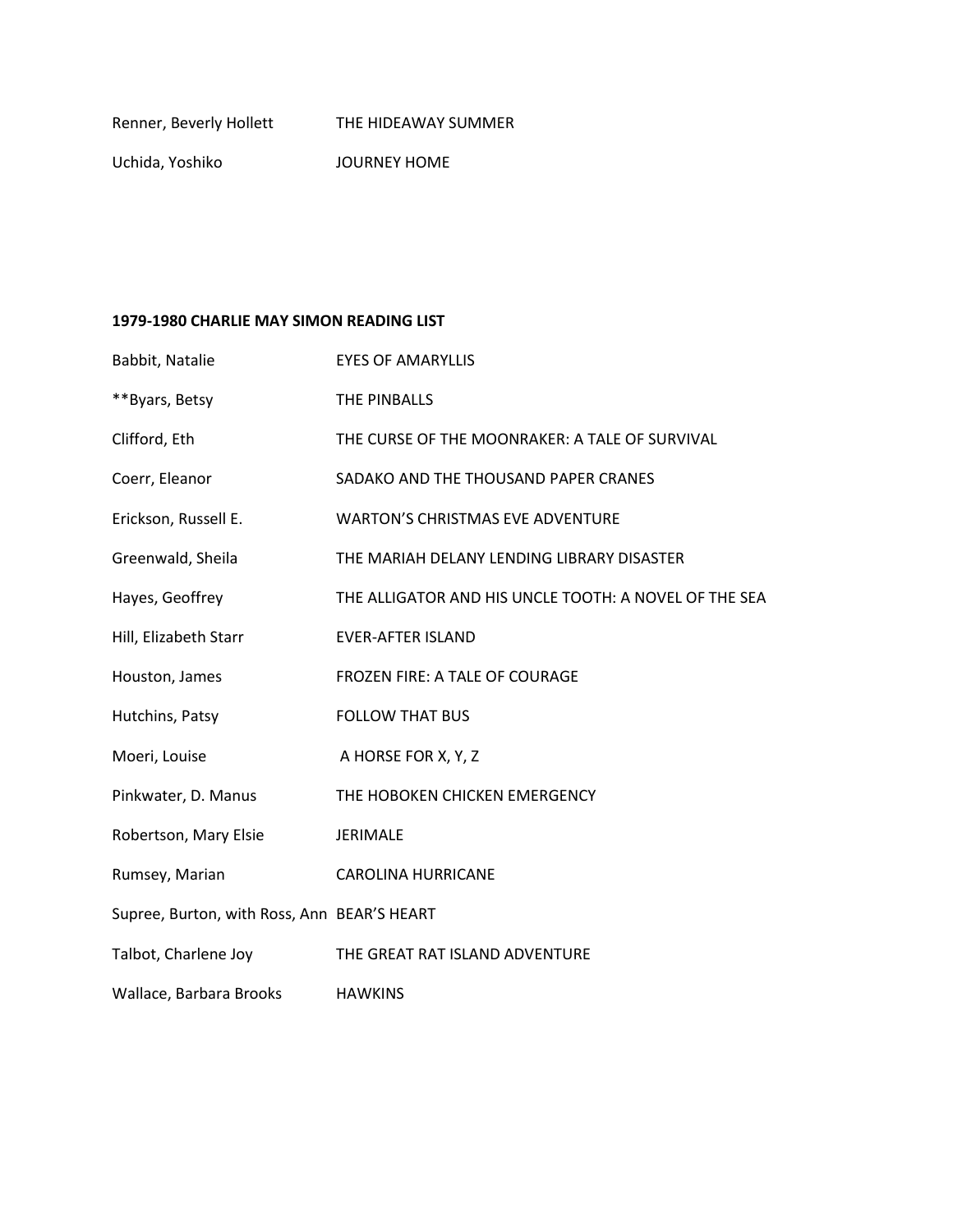## **1978-1979 CHARLIE MAY SIMON READING LIST**

| Beatty, Patricia          | SOMETHING TO SHOUT ABOUT                          |
|---------------------------|---------------------------------------------------|
| Brady, Esther Wood        | <b>TOLIVER'S SECRET</b>                           |
| Burch, Robert             | <b>TWO THAT WERE TOUGH</b>                        |
| Chew, Ruth                | THE TROUBLE WITH MAGIC                            |
| Clark, Ann Nolan          | ALL THIS WILD LAND                                |
| Drury, Roger              | THE CHAMPION OF MERRIMACK COUNTY                  |
| Fleischman, Albert Sidney | <b>MCBROOM TELLS A LIE</b>                        |
| Garrigue, Sheila          | ALL THE CHILDREN WERE SENT AWAY                   |
| **Hicks, Clifford         | ALVIN'S SWAP SHOP                                 |
| Lampman, Evelyn S.        | THE POTLATCH FAMILY                               |
| Milton, Hilary            | NOVEMBER'S WHEEL                                  |
| Morey, Walt               | YEAR OF THE BLACK PONY                            |
| Reit, Seymour             | RACE AGAINST DEATH: A TRUE STORY OF THE FAR NORTH |
| Steig, William            | <b>ABEL'S ISLAND</b>                              |
| Thurman, Judith           | <b>FLASHLIGHT AND OTHER POEMS</b>                 |
| Wallace, Barbara Brooks   | <b>PALMER PATCH</b>                               |

# **1977-1978 CHARLIE MAY SIMON READING LIST**

| Babbit, Natalie       | <b>TUCK EVERLASTING</b> |
|-----------------------|-------------------------|
| Baylor, Byrd          | THE DESERT IS THEIRS    |
| **Bulla, Robert Clyde | <b>SHOESHINE GIRL</b>   |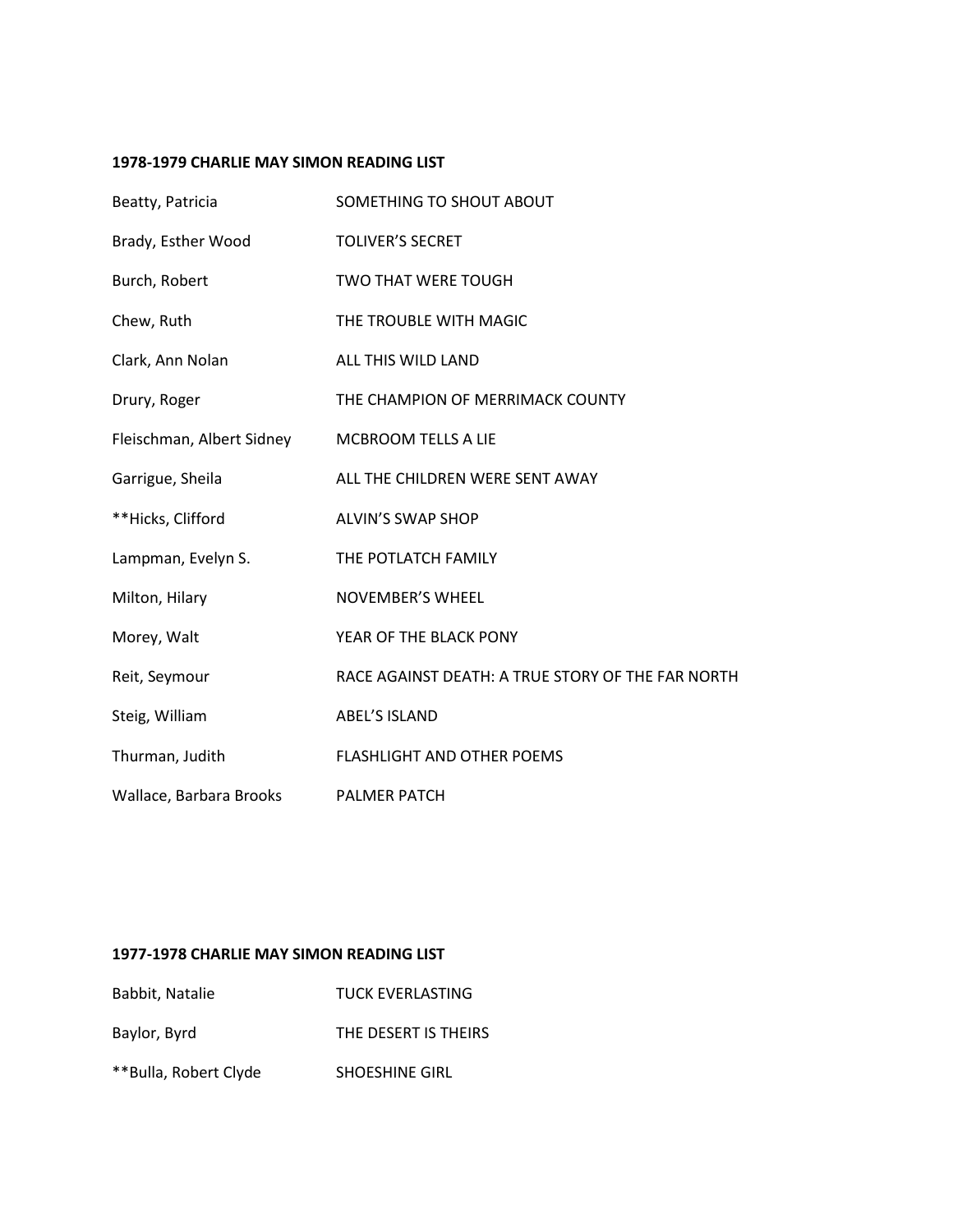| Chandler, Edna Walker     | <b>INDIAN PAINTBRUSH</b>                |
|---------------------------|-----------------------------------------|
| Conford, Ellen            | THE LUCK OF POKEY BLOOM                 |
| De Angeli, Marguerite     | THE LION IN THE BOX                     |
| Farley, Carol             | THE GARDEN IS DOING FINE                |
| Fife, Dale                | WHO GOES THERE, LINCOLN?                |
| Gauch, Patricia Lee       | THUNDER AT GETTYSBURG                   |
| Hall, Lynn                | <b>NEW DAY FOR DRAGON</b>               |
| Lawrence, Mildred         | <b>TOUCHMARK</b>                        |
| Mathis, Sharon            | THE HUNDRED PENNY BOX                   |
| Sharmat, Marjorie Weinman | MAGGIE MARMELSTEIN FOR PRESIDENT        |
| Shyer, Marlene Fanta      | <b>BLOOD IN THE SNOW</b>                |
| Slote, Alfred             | <b>MATT GORGAN'S BOY</b>                |
| Smith, Doris Buchanan     | <b>KELLY'S CREEK</b>                    |
| Tobias, Tobi              | <b>ARTHUR MITCHELL</b>                  |
| Van Leeuwen, Jean         | THE GREATEST CHRISTMAS KIDNAPPING CAPER |

#### **1976-1977 CHARLIE MAY SIMON READING LIST**

| Beatty, Patricia  | HOW MANY MILES TO SUNDOWN?                 |
|-------------------|--------------------------------------------|
| Burch, Robert     | HUT SCHOOL AND THE WARTIME HOME-FRONT HERO |
| Byars, Betsy C.   | AFTER THE GOAT MAN                         |
| Cohen, Barbara    | THANK YOU, JACKIE ROBINSON                 |
| Conford, Ellen    | ME AND THE TERRIBLE TWO                    |
| **Fleischman, Sid | THE GHOST ON SATURDAY NIGHT                |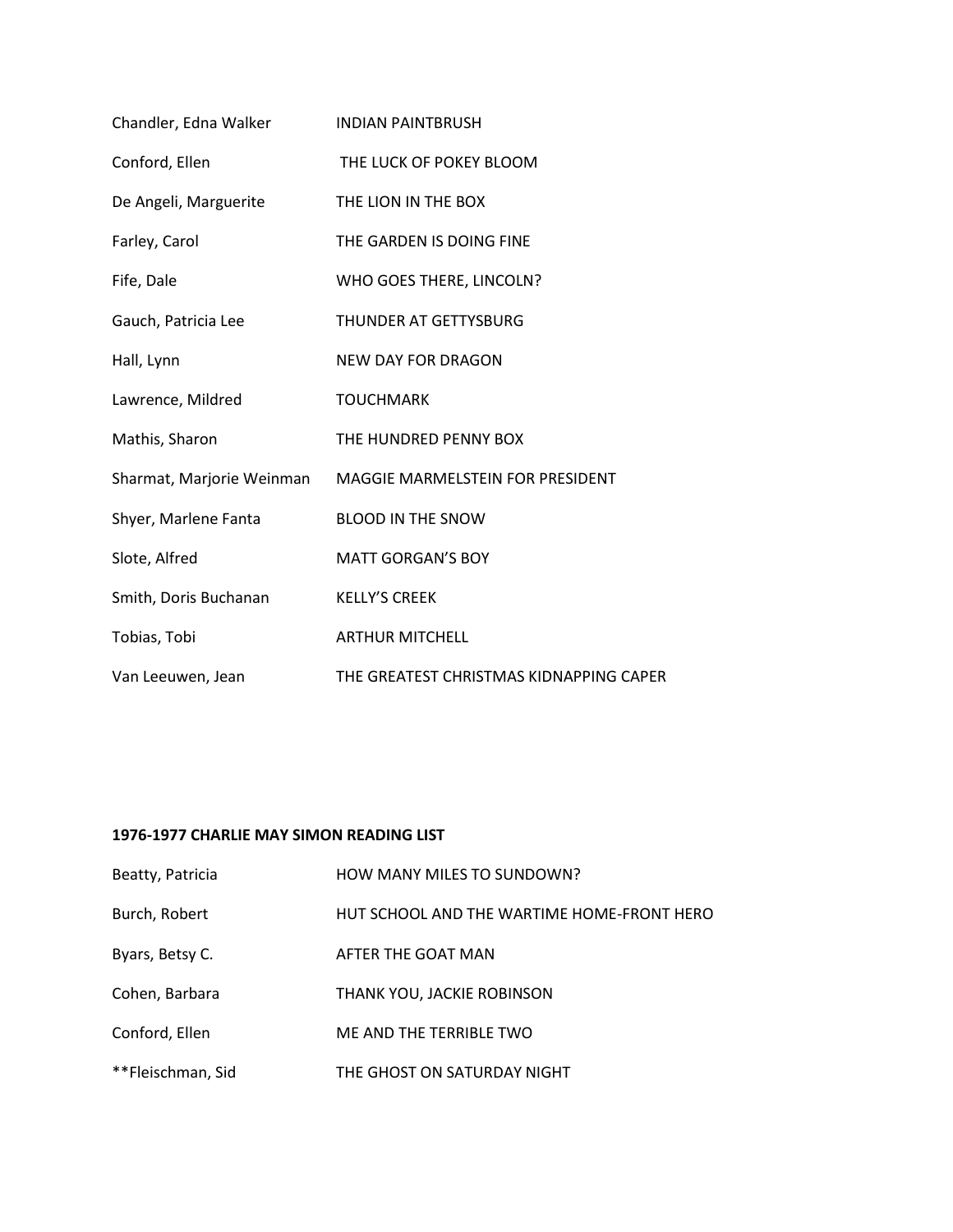| Fritz, Jean              | WHY DON'T YOU GET A HORSE, SAM ADAMS? |
|--------------------------|---------------------------------------|
| Gary, Genevive S.        | <b>SORE LOSER</b>                     |
| Greene, Bette            | PHILLIP HALL LIKES ME, I RECKON MAYBE |
| Lampman, Evelyn (Sibley) | <b>RATTLESNAKE CAVE</b>               |
| Levitin, Sonia           | <b>JANSON AND THE HONEY TREE</b>      |
| Merrill, Jean            | <b>MARIA'S HOUSE</b>                  |
| Newton, Suzanne          | C/O ARNOLD'S CORNER                   |
| Robinson, Adjai          | SINGING TALES OF AFRICA               |
| Seldon, George           | <b>HARRY'S CAT'S PET PUPPY</b>        |
| Shore, June Lewis        | WHAT'S THE MATTER WITH WAKEFIELD?     |
| Silverstein, Shel        | WHERE THE SIDEWALK FNDS               |
| Talbot, Charlene Joy     | A HOME WITH AUNT FLORRY               |

## **1975-1976 CHARLIE MAY SIMON READING LIST**

| Alexander, Lloyd       | THE CAT WHO WISHED TO BE A MAN                          |
|------------------------|---------------------------------------------------------|
| Berends, Polly Berrien | THE CASE OF THE ELEVATOR DUCK                           |
| Buchwald, Emilie       | GILDAEN: THE HEROIC ADVENTURES OF A MOST UNUSUAL RABBIT |
| Byers, Betsy G.        | THE WINGED COLT OF CASA MIA                             |
| Cavanna, Betty         | <b>PETEY</b>                                            |
| Colver, Ann &          |                                                         |
| <b>Stewart Graff</b>   | THE WAYFARER'S TREE                                     |
| Conford, Ellen         | <b>DREAMS OF VICTORY</b>                                |
| Crader, Dorothy        | <b>SHE: THE ADVENTURESS</b>                             |
| Cressell, Helen        | THE BOONGLEWEED                                         |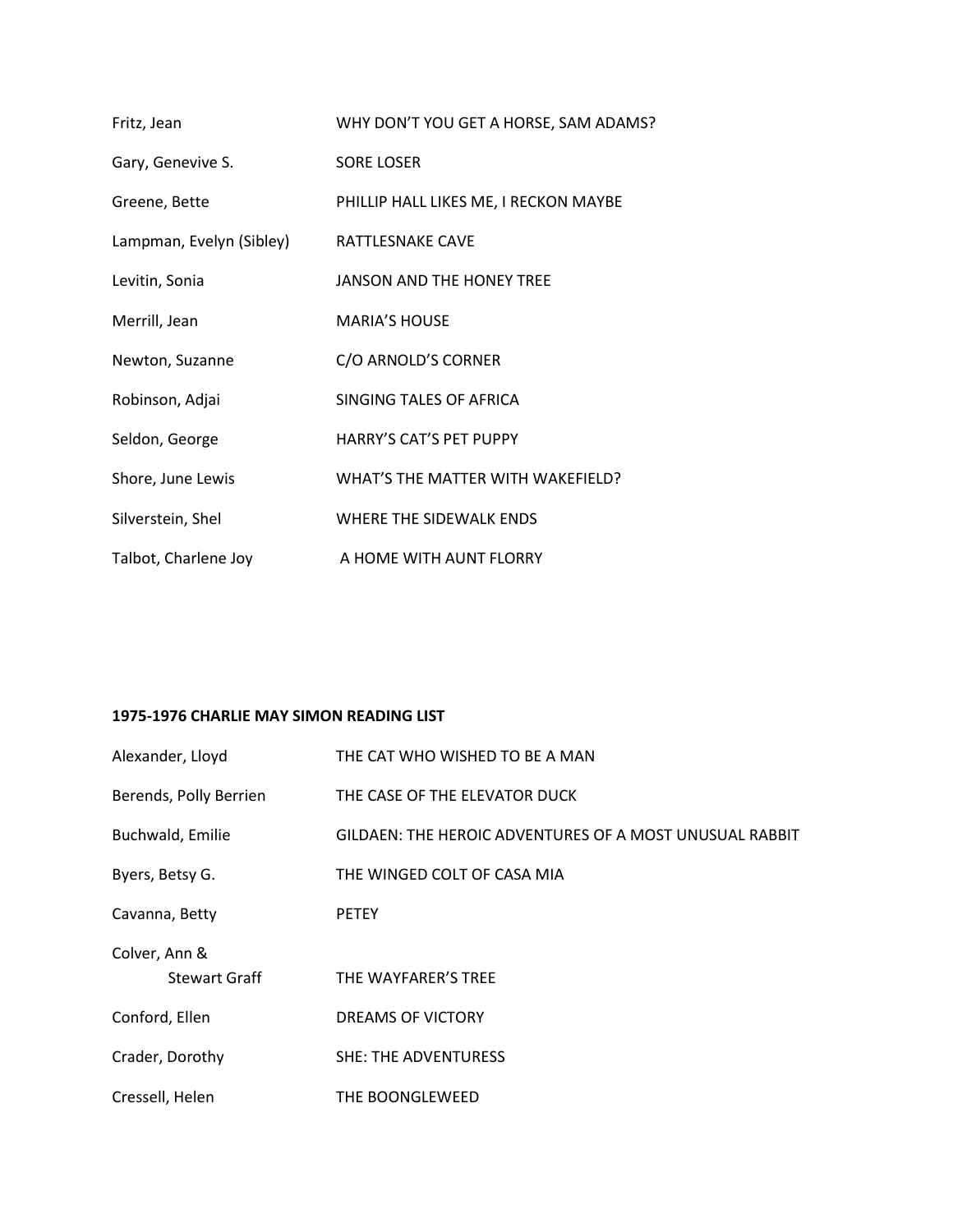| Dixon, Paige           | <b>SILVER WOLF</b>                                                    |
|------------------------|-----------------------------------------------------------------------|
| Doty, Jean Slaughter   | <b>SUMMER PONY</b>                                                    |
| **Evarts, Hal George   | <b>BIGFOOT</b>                                                        |
| Fife, Dale             | RIDE THE CROOKED WIND                                                 |
| Fritz, Jean            | AND THEN WHAT HAPPENED, PAUL REVERE?                                  |
| Monjo, F. N.           | HE AND WILLIE AND PA: THE STORY OF ABRAHAM LINCOLN<br>AND HIS SON TAD |
| Morey, Walt            | THE RUNAWAY STALLION                                                  |
| Robertson, Keith       | IN SEARCH OF A SANDHILL CRANE                                         |
| Sachs, Marilyn         | A POCKET FULL OF SEEDS                                                |
| Smith, Doris Buchanan  | A TASTE OF BLACKBERRIES                                               |
| Wilson, Charles Morrow | <b>GERONIMO</b>                                                       |

#### **1974-1975 CHARLIE MAY SIMON READING LIST**

| Archer, Marion Fuller    | SARAH JANE                                                  |
|--------------------------|-------------------------------------------------------------|
| Baylor, Byrd             | <b>COYOTE CRY</b>                                           |
| Bealer, Alex W.          | ONLY THE NAMES REMAIN: THE CHEROKEES AND THE TRAIL OF TEARS |
| Beatty, Patricia         | O: THE RED ROSE TREE                                        |
| **Blume, Judy            | TALES OF A FOURTH GRADE NOTHING                             |
| Burch, Robert            | DOODLE AND THE GO-CART                                      |
| Byars, Betsy             | <b>HOUSE OF WINGS</b>                                       |
| Coatsworth, Elizabeth J. | THE WANDERERS                                               |
| Flory, Jane              | RAMSHACKLE ROOST                                            |
| Henry, Marguerite S      | SAN DOMINGO, THE MEDICINE HAT STALLION                      |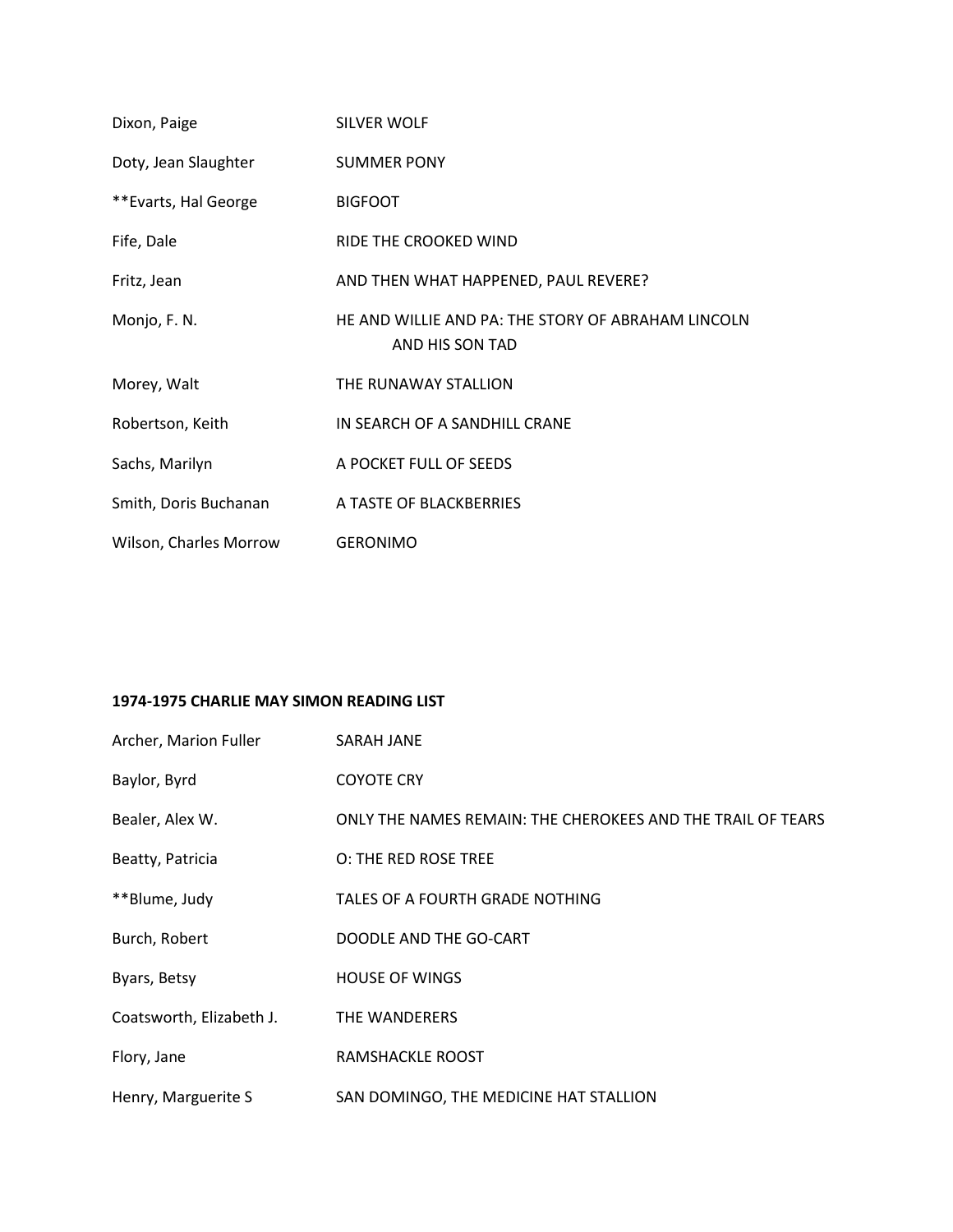| Keith, Harold            | THE BLUEJAY BOARDERS          |
|--------------------------|-------------------------------|
| Lampman, Evelyn S.       | <b>GO UP THE ROAD</b>         |
| Lazarus, Kee Felker      | THE SHARK IN THE WINDOW       |
| Little, Jean             | <b>FROM ANNA</b>              |
| Savaldi, Gloria Root     | <b>TENNESSEE BOY</b>          |
| Steig, William           | <b>DOMINIC</b>                |
| Stover, Marjorie         | <b>TRAIL BOSS IN PIGTAILS</b> |
| Van Stockum, Hilda       | PENEGRO                       |
| Vining, Elizabeth (Gray) | <b>THE TAKEN GIRL</b>         |
| White, Dori              | SARAH AND KATIF               |
| Woolley, Catherine       | CATHY UNCOVERS A SECRET       |
| Worth, Valerie           | <b>SMALL POEMS</b>            |

#### **1973-1974 CHARLIE MAY SIMON READING LIST**

| Brady, Lillian        | AISE-CE-BON, A RACCOON          |
|-----------------------|---------------------------------|
| Bulla, Clyde R.       | POCAHONTAS AND THE STRANGERS    |
| Coatsworth, Elizabeth | DANIFL WEBSTER'S HORSES         |
| Corbett, Scott        | THE CASE OF THE TICKLISH TOOTH  |
| Drury, Roger W.       | THE FINCHES' FABULOUS FURNACE   |
| Edmonds, Walter D.    | <b>BFAVER VALLEY</b>            |
| Farley, Walter        | THE BLACK STALLION AND THE GIRL |
| Fleischman, Sid       | JINGO DJANGO                    |
| Hall, Lynn            | A HORSE CALLED DR. GON          |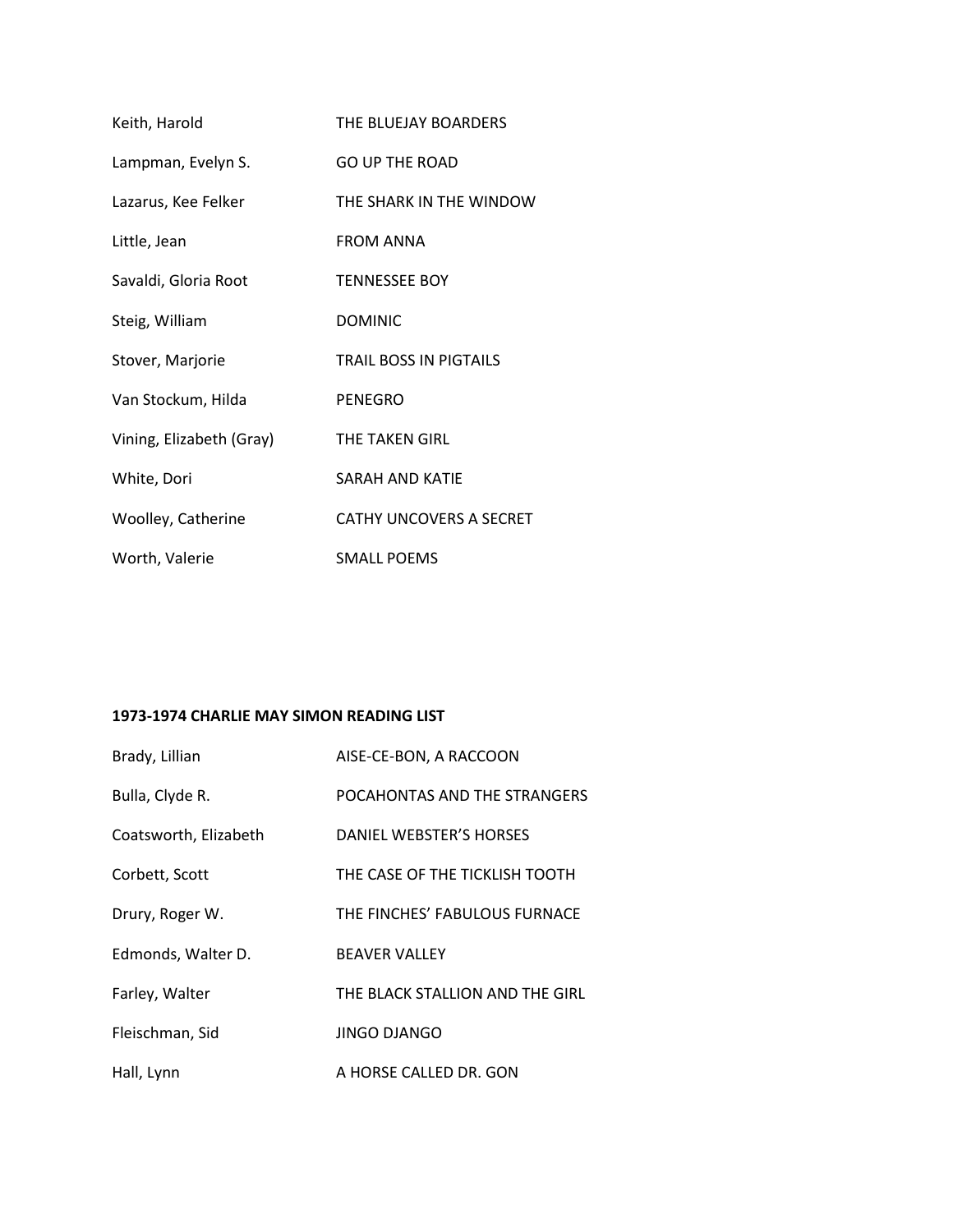| ** Keith, Harold       | THE RUNT OF ROGERS SCHOOL                                               |
|------------------------|-------------------------------------------------------------------------|
| Lampman, Evelyn Sibley | YEAR OF SMALL SHADOW                                                    |
| Miles, Miska           | ANNIE AND THE OLD ONE                                                   |
| O'Brian, Robert        | MRS. FRISBY AND THE RATS OF NIMH                                        |
| Rockwell, Ann          | PAINTBRUSH AND PEACHPIPE: THE STORY OF GEORGE CATLIN                    |
| Rolerson, Darrell A.   | <b>MISTER BIG BRITCHES</b>                                              |
| Shotwell, Louisa R.    | MAGDALETA                                                               |
| Uchida, Yoshiko        | JOURNEY TO TOPAZ: A STORY OF THE JAPANESE<br><b>AMERICAN EVALUATION</b> |
| Yates, Elizabeth       | SARAH WHITCHER'S STORY                                                  |

## **1972-1973 CHARLIE MAY SIMON READING LIST**

| Alexander, Lloyd          | THE MARVELOUS MISADVENTURES OF SEBASTAIN |
|---------------------------|------------------------------------------|
| Babbitt, Natalie          | <b>KNEEKNOCK RISE</b>                    |
| Bradbury, Bianca          | THE LONER                                |
| Brenner, Barbara          | THE SNAKE LOVER'S DIARY                  |
| Byars, Betsy              | THE SUMMER OF THE SWANS                  |
| Carlson, Ruth Christoffer | RIDE A WILD HORSE                        |
| Catherall, Arthur         | <b>ANTLERS OF THE KING MOOSE</b>         |
| Clark, Electa             | CHEROKEE CHIEF: THE LIFE OF JOHN ROSS    |
| **Cleary, Beverly         | RUNAWAY RALPH                            |
| Cohen, Peter Zachary      | <b>MORENA</b>                            |
| Colver, Anne              | <b>BREAD AND BUTTER JOURNEY</b>          |
| Corbett, Scott            | <b>STEADY FREDDIE</b>                    |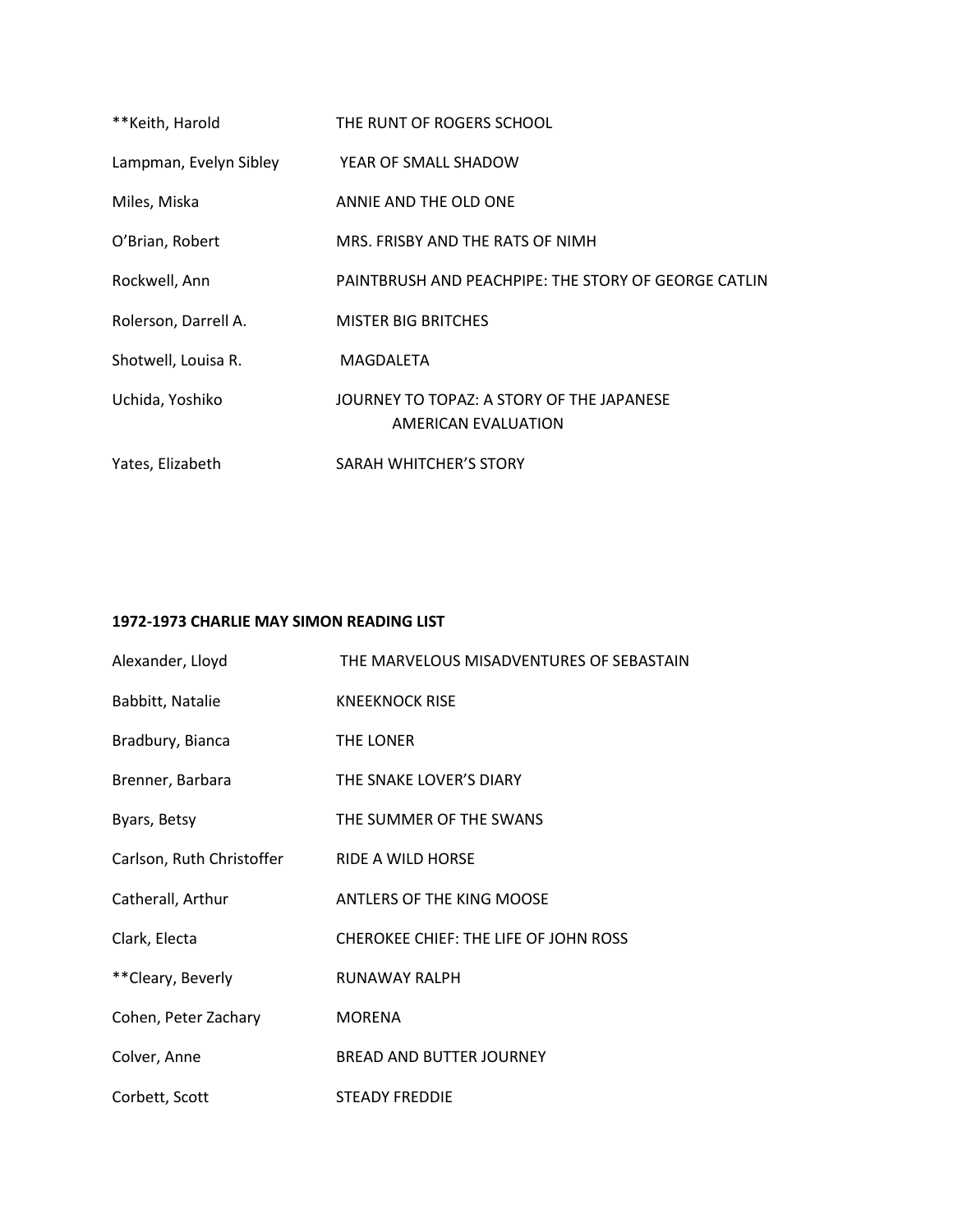| Corcoran, Barbara      | THE LONG JOURNEY                                  |
|------------------------|---------------------------------------------------|
| Lampman, Evelyn Sibley | <b>CAYUSE COURAGE</b>                             |
| Levitin, Sonia         | JOURNEY TO AMERICA                                |
| Little, Jean           | LOOK THROUGH MY WINDOW                            |
| McCord, David          | FOR ME TO SAY: RHYMES OF THE NEVER WAS AND ALWAYS |
| White, E. B.           | THE TRUMPET OF THE SWAN                           |

#### **1971-1972 CHARLIE MAY SIMON READING LIST**

| Babbitt, Natalie        | THE SEARCH FOR DELICIOUS                                  |
|-------------------------|-----------------------------------------------------------|
| Balch, Glenn            | <b>HOUSE OF TWO COLORS</b>                                |
| Bouchard, Lois Kale     | THE BOY WHO WOULDN'T TALK                                 |
| Bradbury, Bianca        | <b>ANDY'S MOUNTAIN</b>                                    |
| Buranelli, Marguerite   | WITH COLORS FLYING: HIGHLIGHTS OF THE AMERICAN REVOLUTION |
| Caudill, Rebecca        | <b>COME ALONG!</b>                                        |
| Clarke, Mary Stetson    | THE GLASS PHOENIX                                         |
| Constant, Albert Wilson | THE MOTORING MILLERS                                      |
| Davidson, Margaret      | THE STORY OF ELEANOR ROOSEVELT                            |
| Fleischman, Sid         | <b>MCBROOM'S EAR</b>                                      |
| Fritz, Jean             | <b>GEORGE WASHINGTON'S BREAKFAST</b>                      |
| Hamilton, Virginia      | THE TIME-AGO TALES OF JAHDU                               |
| Hildick, Emnund Wallace | <b>MANHATTAN IS MISSING</b>                               |
| Konigsburg, E.L.        | <b>ABOUT THE B'NAI BANGLES</b>                            |
| Rothberg, Abraham       | THE BOY AND THE DOLPHIN                                   |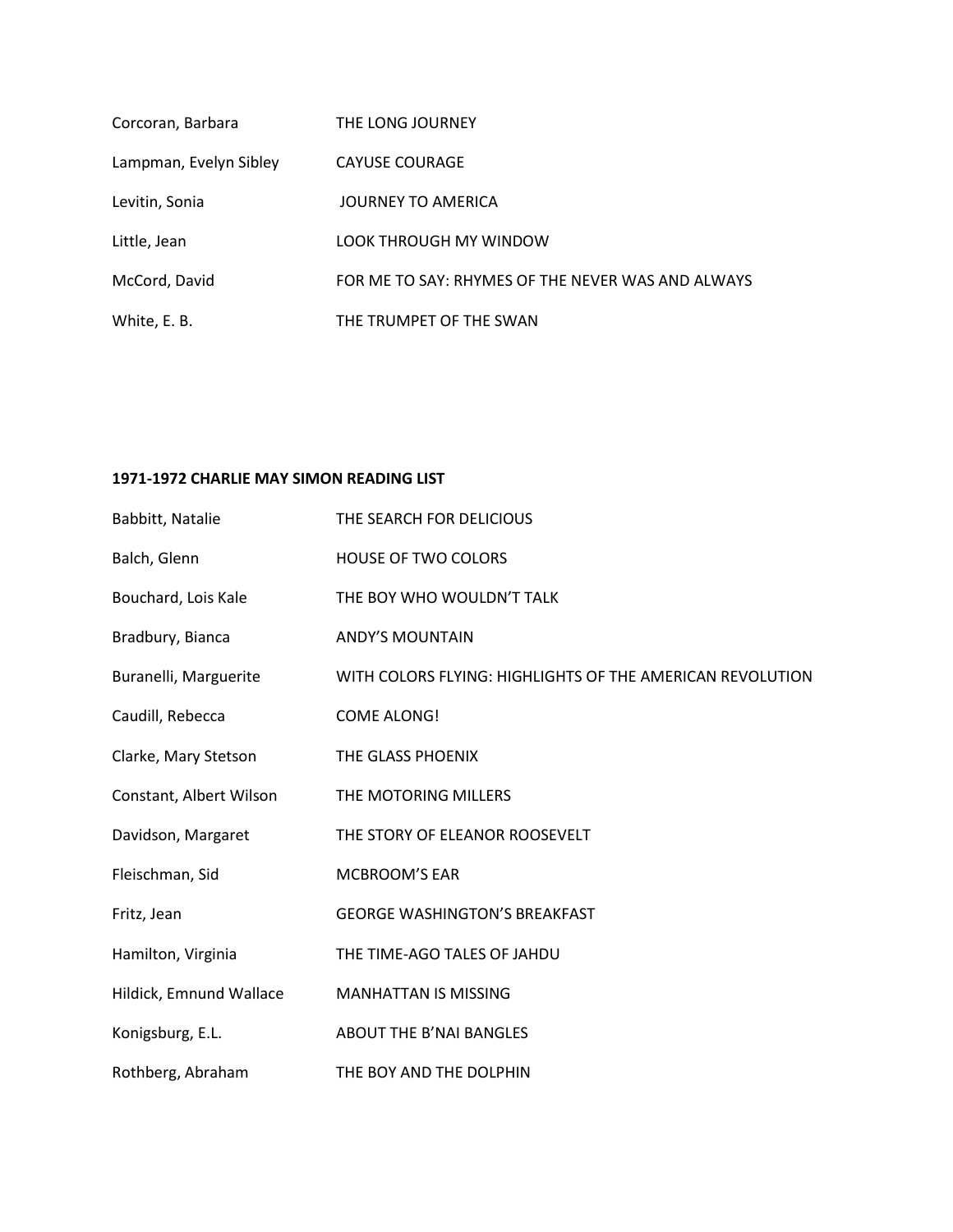| Sachs, Marilyn         | PETER AND VERONICA          |
|------------------------|-----------------------------|
| Selden, George         | <b>TUCKER'S COUNTRYSIDE</b> |
| Snyder, Zilpha Kentley | <b>TODAY IS SATURDAY</b>    |
| Taylor, Theodore       | THE CAY                     |
| **Walker, David E.     | <b>BIG BEN</b>              |

## **1970-1971 CHARLIE MAY SIMON READING LIST**

| Beatty, Patricia     | ME, CALIFORNIA PERKINS                                                 |
|----------------------|------------------------------------------------------------------------|
| Brenner, Barbara     | <b>SUMMER OF THE HOUSEBOAT</b>                                         |
| Brink, Carol (Ryrie) | TWO ARE BETTER THAN ONE                                                |
| Burch, Robert        | <b>RENFROE'S CHRISTMAS</b>                                             |
| Burleson, Elizabeth  | MIDDL'UN                                                               |
| Byers, Betsy C.      | THE MIDNIGHT FOX                                                       |
| D'Amelio, Dan        | TALLER THAN THE BANDA MOUNTAIN: THE STORY OF<br><b>HIDEYO MOGURCHI</b> |
| Eckert, Allan W.     | THE KING SNAKE                                                         |
| Fife, Dale           | THE BOY WHO LIVED IN THE RAILROAD DEPOT                                |
| Flory, Jane          | <b>FARAWAY DREAM</b>                                                   |
| Hamilton, Virginia   | THE HOUSE OF DIES DREAR                                                |
| Harnden, Ruth P.     | <b>RUNAWAY RAFT</b>                                                    |
| Houston, James A.    | AKAVAK: AN ESKIMO JOURNEY                                              |
| Jones, Adrienne      | SAIL, CALYPSO                                                          |
| Jones, Wayman B.     | EDGE OF TWO WORLDS                                                     |
| Jordon, Mildred      | PROUD TO BE AMISH                                                      |